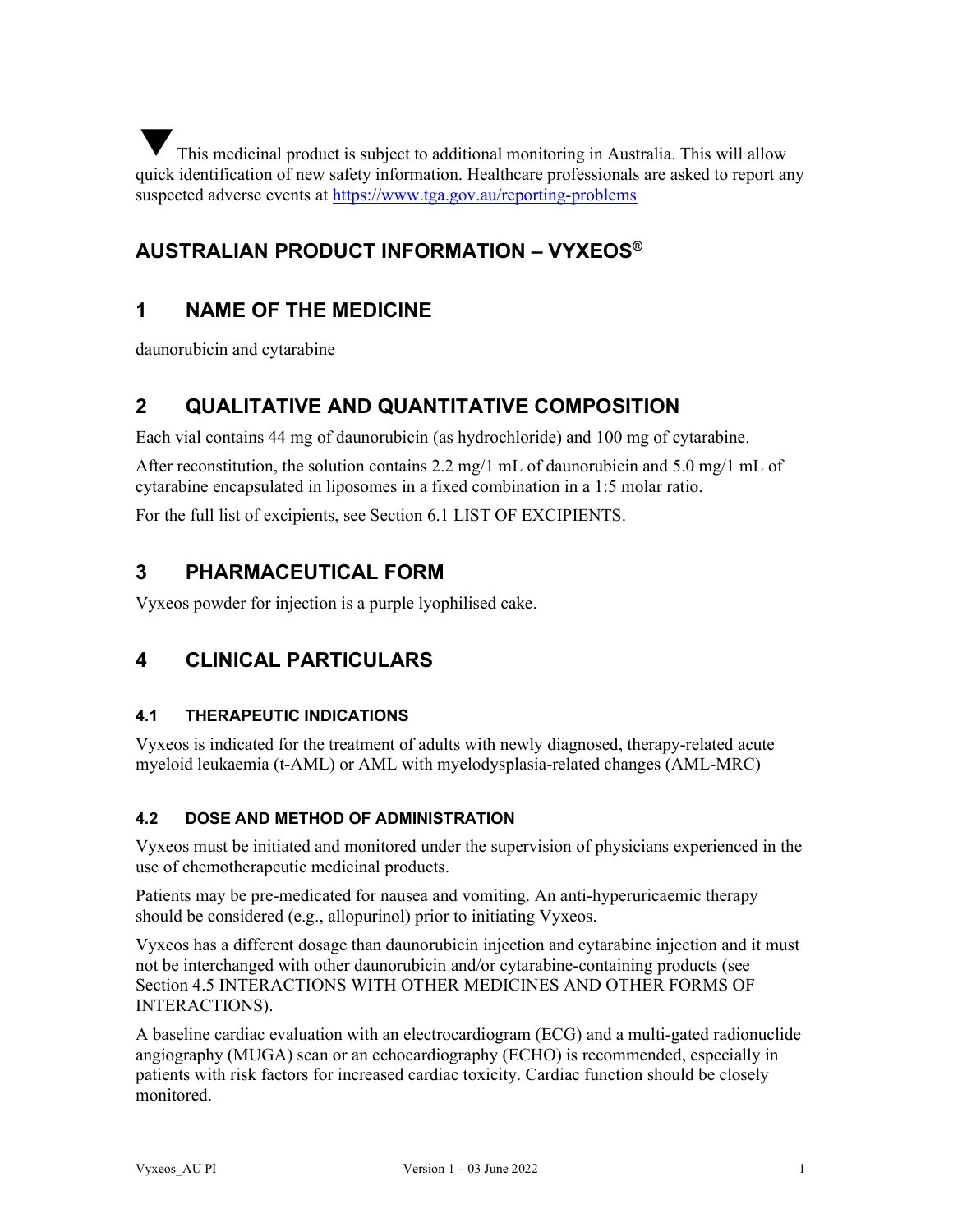# Dosage

Vyxeos dosing is based on the patient's body surface area (BSA) according to the following schedule:

| Table 1:       |  | Dose and schedule for Vyxeos in patients with newly diagnosed t-AML or |
|----------------|--|------------------------------------------------------------------------|
| <b>AML-MRC</b> |  |                                                                        |

| <b>Therapy</b>          | Dose and dosing schedule                                                                   |
|-------------------------|--------------------------------------------------------------------------------------------|
| <b>First induction</b>  | daunorubicin 44 mg/m <sup>2</sup> and cytarabine 100 mg/m <sup>2</sup> on days 1, 3, and 5 |
| <b>Second induction</b> | daunorubicin 44 mg/m <sup>2</sup> and cytarabine 100 mg/m <sup>2</sup> on days 1 and 3     |
| <b>Consolidation</b>    | daunorubicin 29 mg/m <sup>2</sup> and cytarabine 65 mg/m <sup>2</sup> on days 1 and 3      |

# Recommended dosing schedule for induction of remission

The recommended dosing schedule of Vyxeos 44 mg/100 mg/m<sup>2</sup>, administered intravenously over 90 minutes:

- on days 1, 3, and 5 as the first course of induction therapy.
- on days 1 and 3 as subsequent course of induction therapy, if needed.

A subsequent course of induction may be administered in patients who do not show disease progression or unacceptable toxicity. The attainment of a normal-appearing bone marrow may require more than one induction course. Evaluation of the bone marrow following recovery from the previous course of induction therapy determines whether a further course of induction is required. Treatment should be continued as long as the patient continues to benefit or until disease progression up to maximum of 2 induction courses.

# Recommended dosing schedule for consolidation

The first consolidation cycle should be administered 5 to 8 weeks after the start of the last induction.

The recommended dosing schedule of Vyxeos is 29 mg/65 mg/m<sup>2</sup>, administered intravenously over 90 minutes:

• on days 1 and 3 as subsequent courses of consolidation therapy, if needed.

Consolidation therapy is recommended for patients achieving remission who have recovered to absolute neutrophil count  $(ANC) > 500/µL$  and the platelet count has recovered to greater than  $50,000/\mu L$  in the absence of unacceptable toxicity. A subsequent course of consolidation may be administered in patients who do not show disease progression or unacceptable toxicity within the range of 5 to 8 weeks after the start of the first consolidation. Treatment should be continued as long as the patient continues to benefit or until disease progression, up to maximum of 2 consolidation courses.

# Elderly patients

No dose adjustment is required in elderly patients ( $\geq 65$  years) (see Section 5.2) PHARMACOKINETIC PROPERTIES).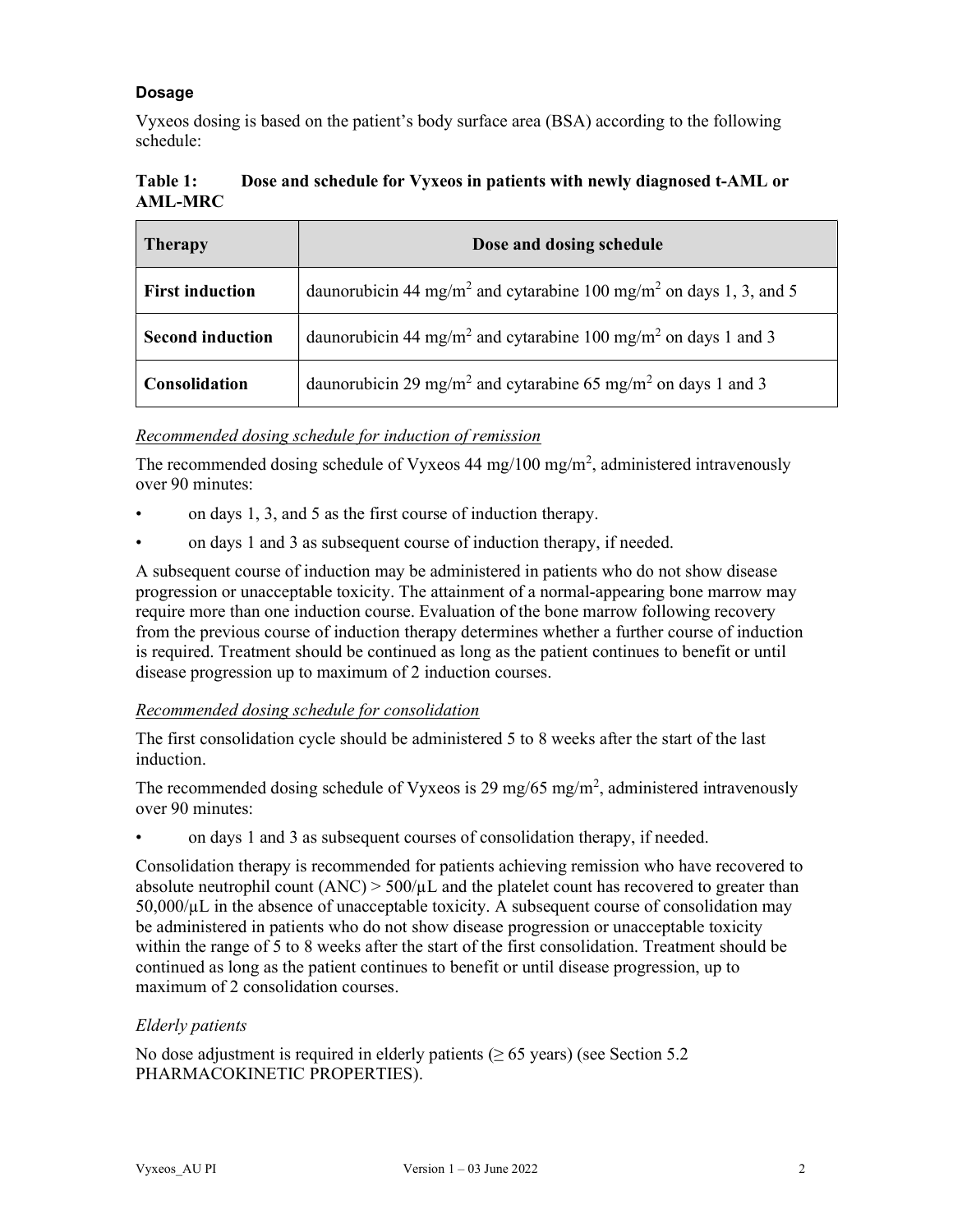## Dose adjustment

## Dose adjustment following undesirable effects/interactions

Patients should be monitored for haematologic response and toxicities.

Dosing should be delayed or permanently discontinued, if necessary, as described below.

## Hypersensitivity

For mild hypersensitivity symptoms (e.g., mild flushing, rash, pruritus), the treatment should be stopped, and the patient should be supervised, including monitoring of vital signs. The treatment should be restarted slowly once the symptoms have resolved, by halving the rate of infusion and intravenous antihistamines and intravenous dexamethasone should be given.

For moderate hypersensitivity symptoms (e.g., moderate rash, flushing, mild dyspnoea, chest discomfort) the treatment should be stopped. Intravenous antihistamines and intravenous dexamethasone should be given. The infusion should not be restarted. When the patient is retreated, Vyxeos should be given at the same dose and rate and with premedication.

For severe/life-threatening hypersensitivity symptoms (e.g., hypotension requiring vasopressor therapy, angioedema, respiratory distress requiring bronchodilation therapy, generalised urticaria), the treatment should be stopped. Intravenous antihistamines and dexamethasone should be given, and an epinephrine (adrenaline) or bronchodilators should be added if indicated. Do not reinitiate infusion, and do not retreat. Treatment with Vyxeos should be permanently discontinued. Patients should be monitored until symptoms resolve.

## Missed dose

If a planned dose of Vyxeos is missed, the dose should be administered as soon as possible and the dosing schedule adjusted accordingly, maintaining the treatment interval.

# **Cardiotoxicity**

Vyxeos treatment should be discontinued in patients who develop signs or symptoms of cardiomyopathy unless the benefits outweigh the risks (see Section 4.4 SPECIAL WARNINGS AND PRECAUTIONS FOR USE).

### Special dosage instructions

### Patients with impaired hepatic function

Dose adjustment is not required for patients with a bilirubin level less than or equal to 50 µmol/L. There is no experience with Vyxeos in patients with hepatic impairment resulting in a bilirubin level greater than 50  $\mu$ mol/L. Vyxeos should only be used in patients with severe hepatic impairment if the benefits outweigh the risks (see Section 4.4 SPECIAL WARNINGS AND PRECAUTIONS FOR USE).

### Patients with impaired renal function

Dose adjustment is not required for patients with mild (creatinine clearance [CrCL] 60 mL/min to 89 mL/min by Cockcroft Gault equation [C-G]) or moderate (CrCL 30 mL/min to 59 mL/min) renal impairment. There is no experience with Vyxeos in patients with severe renal impairment (CrCL 15 mL/min to 29 mL/min) or end-stage renal disease. Vyxeos should only be used in patients with severe renal impairment if the benefits outweigh the risks (see Section 4.4 SPECIAL WARNINGS AND PRECAUTIONS FOR USE and Section 5.2 PHARMACOKINETIC PROPERTIES).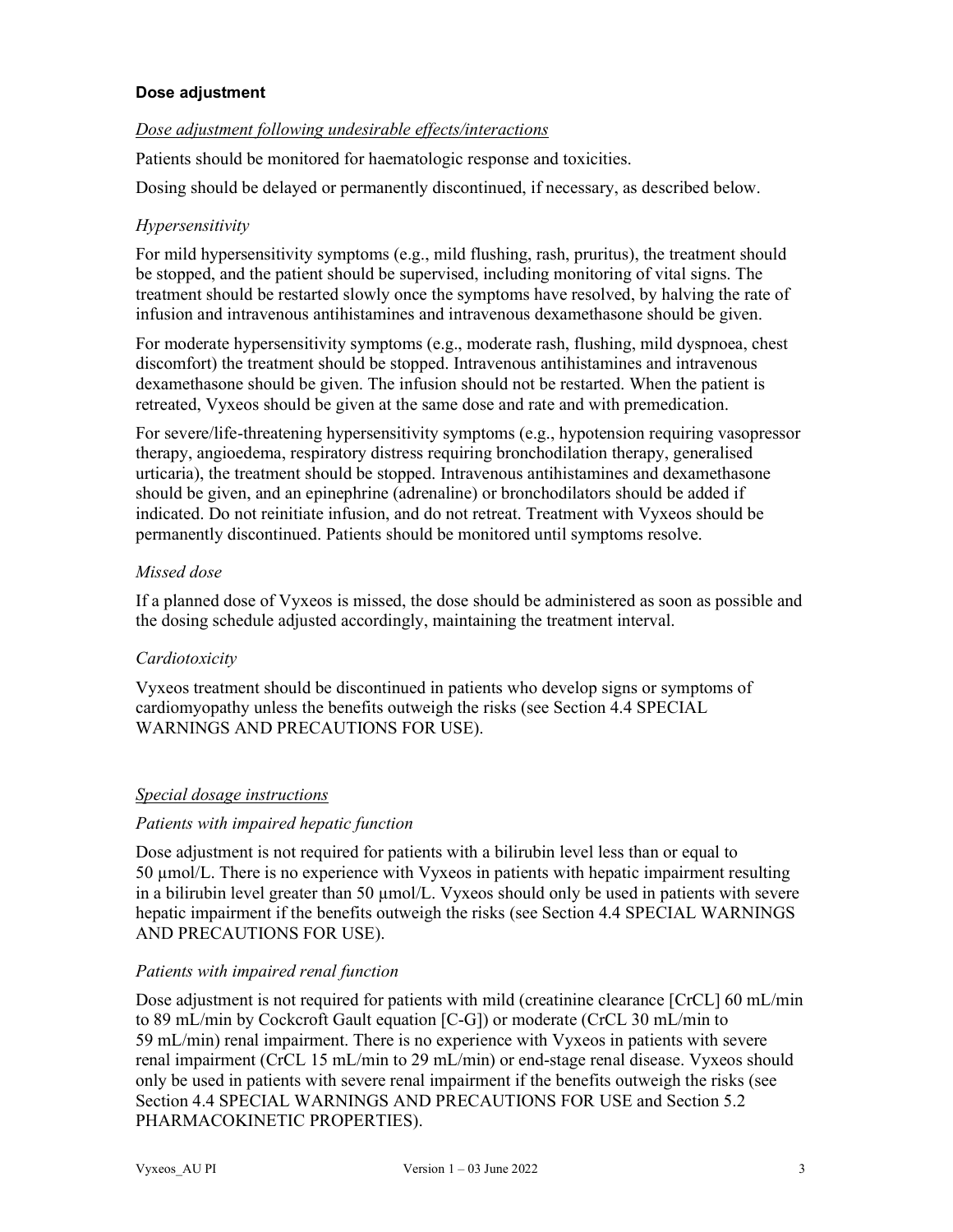## Method of Administration

Vyxeos is for intravenous use only. It must not be administered via an intramuscular, intrathecal, or subcutaneous route.

Vyxeos is administered by intravenous infusion over a period of 90 minutes. Care should be taken to ensure there is no extravasation to prevent the risk of tissue necrosis (See Section 4.4 SPECIAL WARNINGS AND PRECAUTIONS FOR USE).

# Instructions for handling

Vyxeos is a cytotoxic medicinal product. Applicable special handling and disposal procedures should be followed. Product is for single use in one patient only. Discard any residue.

Preparation instructions

- Determine the dose and number of vials of Vyxeos based on the individual patient's BSA as outlined in the Dosage section.
- Remove the appropriate number of vials of Vyxeos from the refrigerator and equilibrate to the room temperature (15 $\degree$ C to 30 $\degree$ C) for 30 minutes.
- Then, reconstitute each vial with 19 mL of sterile water for injections using a 20 mL syringe, and immediately thereafter start a 5-minute timer.
- Carefully swirl the contents of the vial for 5 minutes while gently inverting the vial every 30 seconds.
- Do not heat, vortex, or shake vigorously.
- After reconstitution, let it rest for 15 minutes.
- The reconstituted product should be an opaque, purple, homogeneous dispersion, essentially free from visual particulates.
- If the reconstituted product is not diluted into an infusion bag immediately, store in a refrigerator (2ºC to 8ºC) for up to 4 hours.
- Following the storage of reconstituted product in the vial for up to 4 hours at  $2^{\circ}C$  to  $8^{\circ}C$ , the reconstituted product must immediately be diluted into an infusion solution and run for the 90-minute infusion time.
- Reconstituted product in the vial and reconstituted product which has been diluted into an infusion solution are stable for 4 hours when stored at 2°C to 8°C.
	- $\circ$  The 4 hour stability period for the reconstituted product in the vial does not allow for an additional 4 hour stability period after the appropriate dose from the reconstituted vial is diluted into the infusion solution.
	- $\circ$  The 4 hour stability period when reconstituted product diluted in the infusion bag is stored at  $2^{\circ}$ C to  $8^{\circ}$ C does not include the time required for reconstitution or the 90minute infusion time.
- The diluted infusion solution must be immediately run for the 90-minute infusion time following the up to 4 hour stability period.
- Calculate the volume of reconstituted Vyxeos required using the following formula: [volume required  $(mL)$  = dose of daunorubicin  $(mg/m<sup>2</sup>)$  x patient's BSA  $(m^2)/2.2$  (mg/mL)].

The concentration of the reconstituted solution is 44 mg/20 mL (2.2 mg/mL) daunorubicin and 100 mg/20 mL (5 mg/mL) cytarabine.

- Gently invert each vial 5 times prior to withdrawing the concentrate for dilution.
- Aseptically withdraw the calculated volume of reconstituted Vyxeos from the vial(s) with a sterile syringe and transfer it to an infusion bag containing 500 mL of sodium chloride 9 mg/mL (0.9%) solution for injection, or 5% glucose. There may be residual product remaining in the vial. Discard unused portion.
- Gently invert the bag to mix the solution. The dilution of the reconstituted product results in a deep purple, translucent, homogeneous dispersion.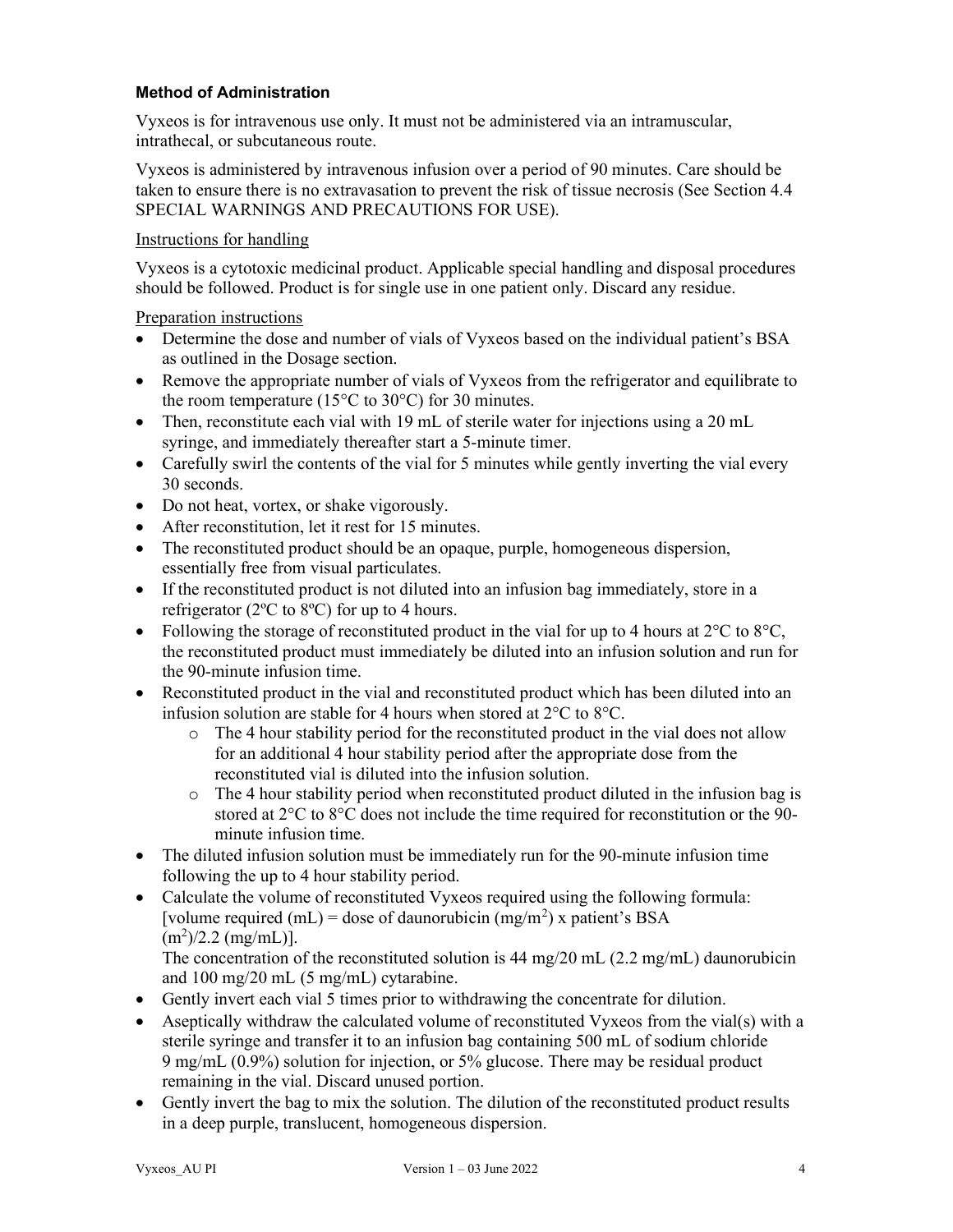- If the diluted infusion solution is not used immediately, store in a refrigerator ( $2^{\circ}$ C to  $8^{\circ}$ C) for up to 4 hours.
- Gently invert the bag to mix the solution after refrigeration.

## Administration instructions

- Do not mix or administer Vyxeos an infusion with other medicinal products.
- Administer Vyxeos by constant intravenous infusion over 90 minutes via an infusion pump through a central venous catheter or a peripherally inserted central catheter. An in-line membrane filter may be used for the intravenous infusion of Vyxeos, provided the minimum pore diameter of the filter is greater than or equal to 15 µm.
- Flush the line after administration with sodium chloride 9 mg/mL  $(0.9\%)$  solution for injection.

# 4.3 CONTRAINDICATIONS

Hypersensitivity to the active substances or to any of the excipients.

# 4.4 SPECIAL WARNINGS AND PRECAUTIONS FOR USE

### Other daunorubicin and/or cytarabine-containing products

Vyxeos must not be substituted or interchanged with other daunorubicin and/or cytarabine containing products. Due to substantial differences in the pharmacokinetic parameters, the dose and schedule recommendations for Vyxeos are different from those for daunorubicin hydrochloride injection, cytarabine injection, daunorubicin citrate liposome injection, and cytarabine liposome injection. The medicinal product name and dose should be verified prior to administration to avoid dosing errors.

### Severe myelosuppression

Severe myelosuppression (including fatal infections and haemorrhagic events) has been reported in patients after administration of a therapeutic dose of Vyxeos. Serious or fatal haemorrhagic events, including fatal central nervous system (CNS) haemorrhages, associated with severe thrombocytopenia, have occurred in patients treated with Vyxeos. Baseline assessment of blood counts should be obtained, and patients should be carefully monitored during treatment with Vyxeos for possible clinical complications due to myelosuppression. Due to the long plasma half-life of Vyxeos, time to recovery of ANC and platelets may be prolonged and require additional monitoring.

Prophylactic anti-infectives (including anti-bacterial, anti-virals, anti-fungals) may be administered during the period of profound neutropenia until ANC returns to 500/μL or greater. If myelosuppressive complications occur, appropriate supportive measures should be used, e.g., anti-infectives, colony-stimulating factors, transfusions. Blood counts should be regularly monitored until recovery (see Section 4.2 Dose Adjustments).

# **Cardiotoxicity**

Cardiotoxicity is a known risk of anthracycline treatment. Prior therapy with anthracyclines (including patients who have previously received the recommended maximum cumulative doses of doxorubicin or daunorubicin hydrochloride), pre-existing cardiac disease (including impaired cardiac function), previous radiotherapy of the mediastinum, or concomitant use of cardiotoxic products may increase the risk of daunorubicin-induced cardiac toxicity.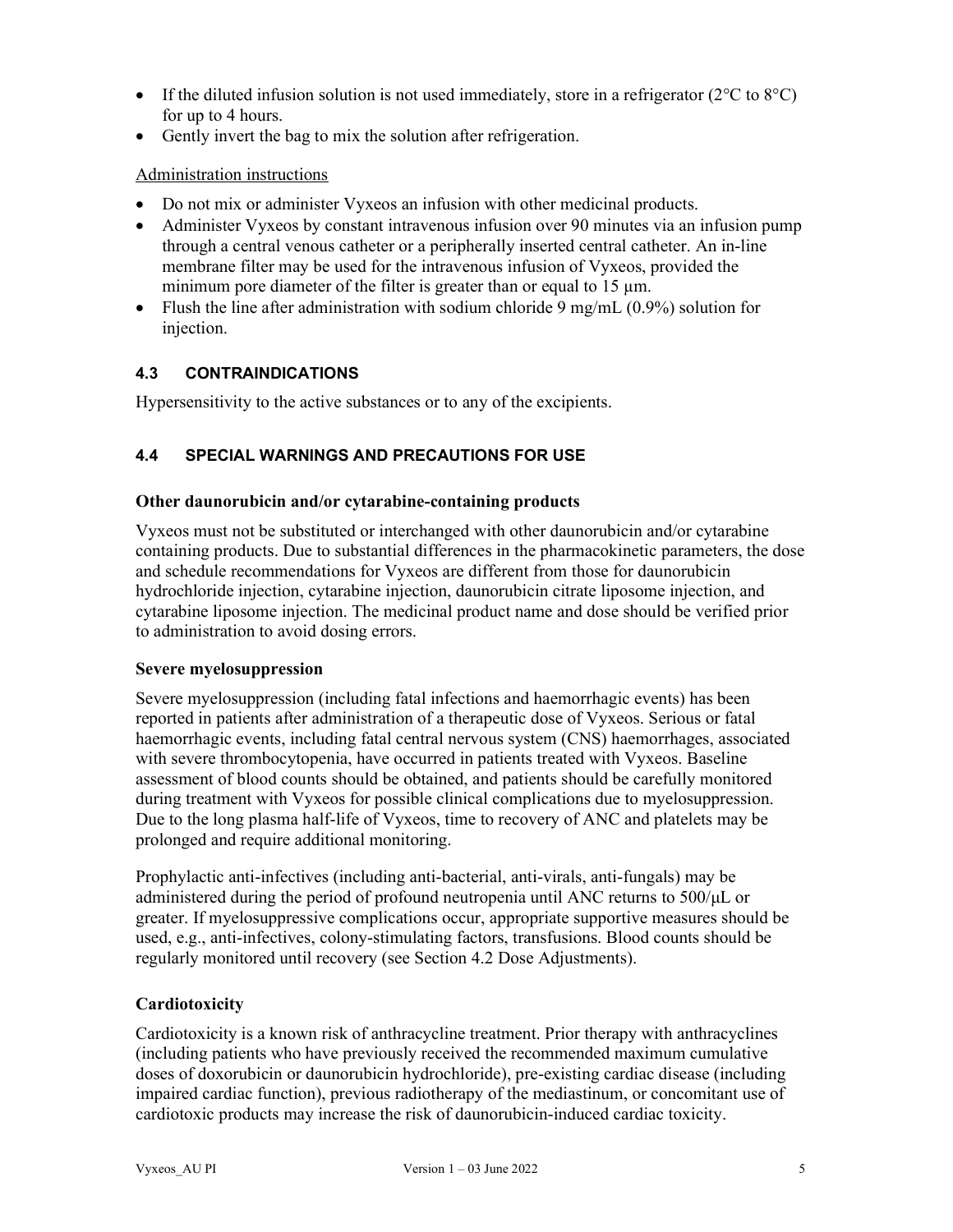Total cumulative doses of non-liposomal daunorubicin greater than  $550 \text{ mg/m}^2$  have been associated with an increased incidence of treatment-induced congestive heart failure. This limit appears lower (400 mg/m<sup>2</sup>) in patients who received radiation therapy to the mediastinum. The relationship between cumulative Vyxeos dose and the risk of cardiac toxicity has not been determined. Total cumulative exposure of daunorubicin has been described in the table below.

| <b>Therapy</b>            | <b>Daunorubicin</b><br>per dose | <b>Number of doses</b><br>per course | <b>Daunorubicin</b><br>per course |
|---------------------------|---------------------------------|--------------------------------------|-----------------------------------|
| <b>First induction</b>    | 44 mg/m <sup>2</sup>            |                                      | 132 mg/m <sup>2</sup>             |
| <b>Second induction</b>   | 44 mg/m <sup>2</sup>            |                                      | $88 \text{ mg/m}^2$               |
| <b>Each consolidation</b> | $29 \text{ mg/m}^2$             |                                      | 58 mg/m <sup>2</sup>              |

Table 2: Cumulative exposure of daunorubicin per course of Vyxeos

A baseline cardiac evaluation with an electrocardiogram (ECG) and a multi-gated radionuclide angiography (MUGA) scan or an echocardiography (ECHO) is recommended, especially in patients with risk factors for increased cardiac toxicity. Cardiac function should be closely monitored.

Treatment with Vyxeos should be discontinued in patients with impaired cardiac function unless the benefit of initiating or continuing treatment outweighs the risk (see Section 4.5 INTERACTIONS WITH OTHER MEDICINES AND OTHER FORMS OF INTERACTIONS).

# Pregnancy warning/women of childbearing potential

Patients should be advised to avoid becoming pregnant while receiving Vyxeos. Male patients and women of childbearing potential must use an effective method of contraception during treatment and for 6 months following the last dose of Vyxeos (see Section 4.6 FERTILITY, PREGNANCY AND LACTATION).

# Hypersensitivity reactions

Serious hypersensitivity reactions, including anaphylactic reactions, have been reported with daunorubicin and cytarabine.

See Section 4.2 DOSAGE AND METHOD OF ADMINISTRATION for details on dosage adjustment in patients experiencing hypersensitivity symptoms.

# Tissue necrosis

Daunorubicin has been associated with local tissue necrosis at the site of medicinal product extravasation. In clinical studies with Vyxeos, one event of extravasation occurred, but no necrosis was observed. Care should be taken to ensure that there is no extravasation of medicinal product when Vyxeos is administered. Vyxeos should be administered intravenously only. Do not administer via an intramuscular, intrathecal, or subcutaneous route (see Section 4.2 DOSE AND METHOD OF ADMINISTRATION).

# Use in renal or hepatic impairment

Vyxeos  $\overline{A}$ U PI Version 1 – 03 June 2022 6 Hepatic or renal impairment may increase the risk of toxicity associated with daunorubicin and cytarabine. Evaluation of hepatic and renal function using conventional clinical laboratory tests is recommended prior to administration of Vyxeos and periodically during treatment. There is no experience with Vyxeos in patients with baseline serum bilirubin greater than 50 µmol/L,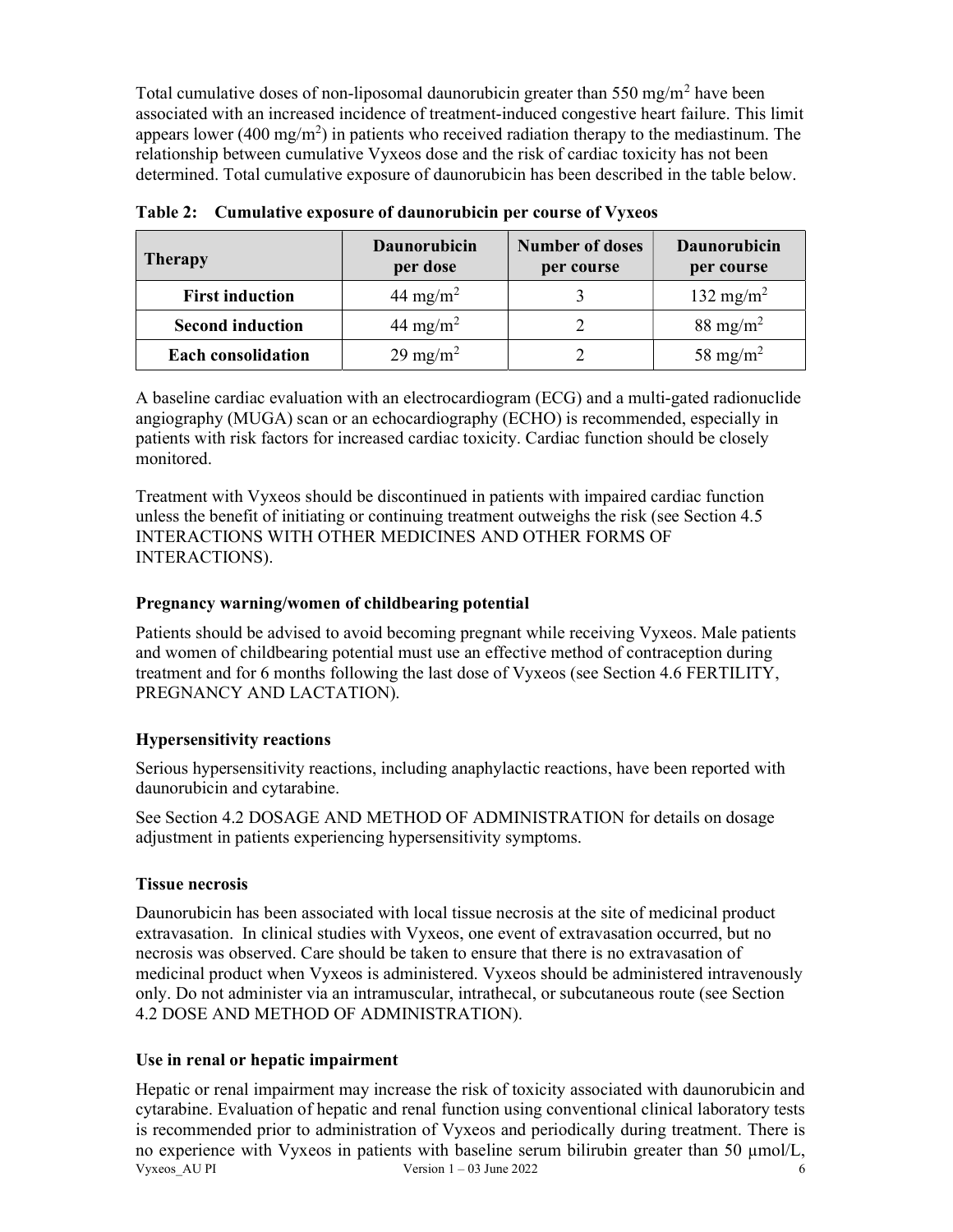severe renal impairment (creatinine clearance less than 30 mL/min), or end stage renal disease. Vyxeos should only be used in patients with severe hepatic and/or renal impairment if the benefits outweigh the risks (see Section 4.2 DOSE AND METHOD OF ADMINISTRATION).

## Laboratory tests

Vyxeos may induce hyperuricemia secondary to rapid lysis of leukaemic cells. Blood uric acid levels should be monitored and appropriate therapy initiated in the event that hyperuricemia develops. An anti-hyperuricaemic therapy should be considered (e.g., allopurinol) prior to initiating Vyxeos.

## History of Wilson's disease or other copper-related disorder

Each vial contains 100 mg of copper gluconate, which corresponds to 14 mg of elemental copper. Vyxeos should only be used in patients with a history of Wilson's disease or other copper-related disorder if the benefits outweigh the risks. Discontinue Vyxeos in patients with signs or symptoms of acute copper toxicity.

### Immunosuppressant effects/Increased susceptibility to infections

Administration of live or live-attenuated vaccines in patients that are immunocompromised by chemotherapeutic agents may result in serious or fatal infections. Vaccination with a live vaccine should be avoided in patients receiving Vyxeos. Killed or inactivated vaccines may be administered; however, the response to such vaccines may be diminished.

### Gastrointestinal mucositis and diarrhoea

It should be taken into consideration that the absorption of oral accompanying medicinal products may be considerably influenced by gastrointestinal mucositis and/or diarrhoea frequently occurring in association with intensive chemotherapy.

# Use in the elderly

The pharmacokinetics of Vyxeos in elderly patients aged >85 years has not been evaluated (See Section 5.2 PHARMACOKINETC PROPERTIES).

# Paediatric use

 The safety and efficacy of Vyxeos in children and adolescents less than 18 years have not been established. Currently available data are described in sections 5.1 and 5.2.

## 4.5 INTERACTIONS WITH OTHER MEDICINES AND OTHER FORMS OF INTERACTIONS

No interaction studies have been performed with Vyxeos. The delivery of daunorubicin and cytarabine in the Vyxeos formulation is anticipated to reduce the possibility of interactions, because systemic free-drug concentrations of daunorubicin and cytarabine are much lower than when administered as the non-liposomal formulation.

# Cardiotoxic agents

Vyxeos AU PI Version  $1 - 03$  June 2022 7 Concurrent use of cardiotoxic agents may increase the risk of cardiotoxicity. Use of Vyxeos in patients who have previously received doxorubicin increases the risk of cardiotoxicity (see Section 4.4 SPECIAL WARNINGS AND PRECAUTIONS FOR USE). Do not administer Vyxeos in combination with other cardiotoxic agents unless the patient's cardiac function is closely monitored.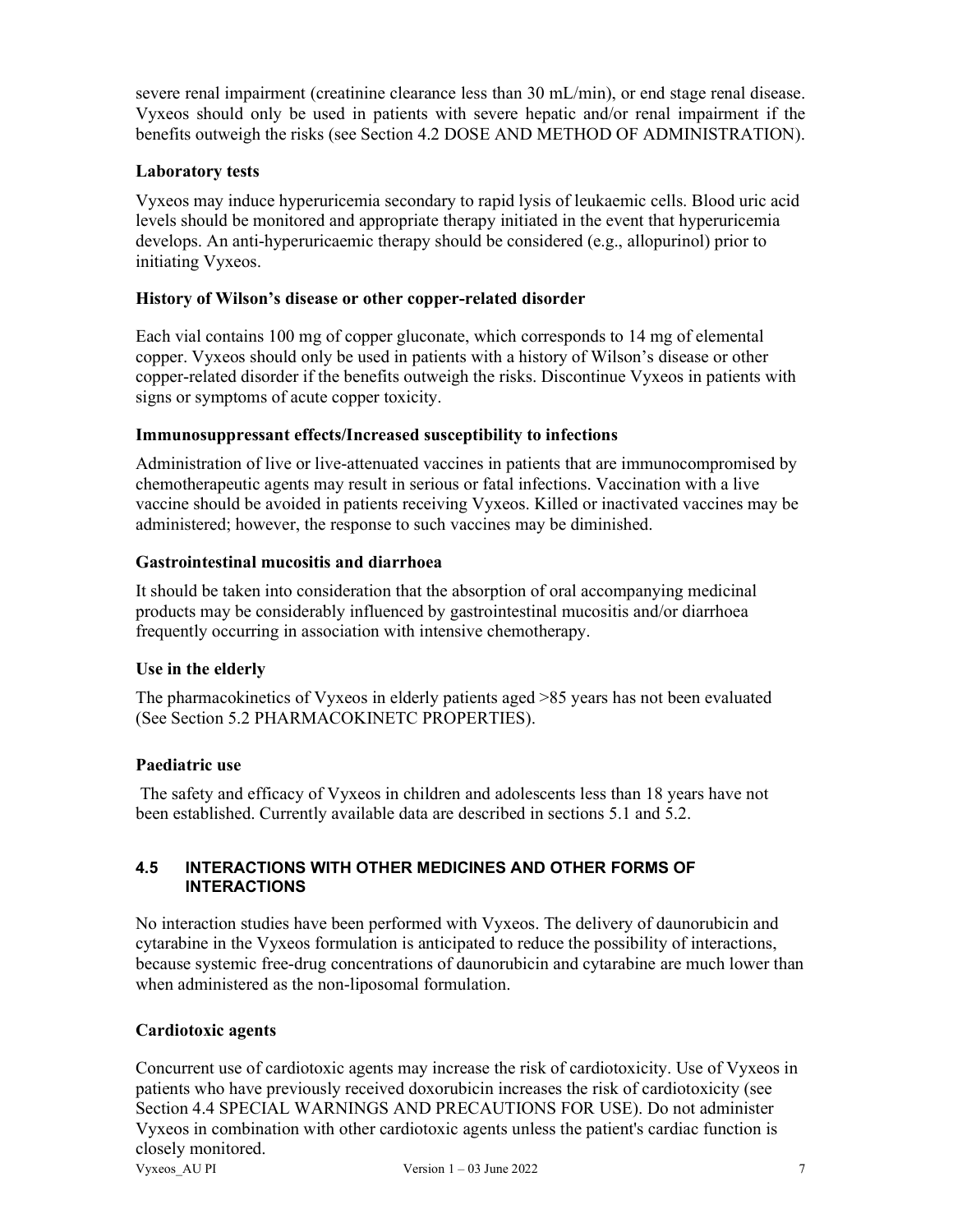## Hepatotoxic agents

Hepatotoxic medicinal products may impair liver function and increase the toxicity. Since daunorubicin is metabolised by the liver, changes in hepatic function induced by concomitant therapies may affect the metabolism, pharmacokinetics, therapeutic efficacy, and/or the toxicity of Vyxeos (see Section 5.2 PHARMACOKINETIC PROPERTIES). Hepatic function should be monitored more frequently when Vyxeos is co-administered with hepatotoxic agents.

# 4.6 FERTILITY, PREGNANCY AND LACTATION

## Effects on fertility

Based on findings in animals, male fertility may be compromised by treatment with Vyxeos. Although no fertility studies have been conducted with Vyxeos, in previous studies cytarabine increased sperm-head abnormalities and chromosomal aberrations following intraperitoneal administration in mice, and daunorubicin caused testicular atrophy and total aplasia of spermatocytes in the seminiferous tubules in dogs.

## Use in pregnancy –Category D

There are no data on the use of Vyxeos in pregnant women.

Reproductive studies have not been conducted with Vyxeos. In previous studies, both cytarabine and daunorubicin, tested separately, showed teratogenic and embryotoxic effects in animal studies. Based on results from previous animal studies and its mechanism of action, Vyxeos should not be used during pregnancy, unless the clinical condition of the woman requires treatment and justifies the potential risk to the fetus.

If the medicinal product is used during pregnancy, or if the patient becomes pregnant while receiving Vyxeos, the woman should be informed of the potential hazard to the fetus. In any case, cardiologic examination and a blood count are recommended in fetuses and newborns born to mothers who received treatment during pregnancy.

### Women of childbearing potential/Contraception in males and females

Women of childbearing potential should avoid becoming pregnant while receiving Vyxeos. Women of childbearing potential should use effective contraception while they or their male partner undergo treatment. Women of childbearing potential should not receive treatment until pregnancy is excluded.

Women of childbearing potential should undergo pregnancy testing before initiation of Vyxeos. Men with sexual partners of reproductive potential and women should use effective contraception during treatment and for 6 months following the last dose of Vyxeos.

### Use in lactation

It is not known whether Vyxeos is excreted in human milk. Because of the potential for serious adverse reactions in breast feeding children from Vyxeos, mothers should be advised not to breastfeed during Vyxeos therapy.

# 4.7 EFFECTS ON ABILITY TO DRIVE AND USE MACHINES

Vyxeos has minor influence on the ability to drive and use machines. Fatigue and dizziness have been reported with the use of Vyxeos. Therefore, caution is recommended when driving or operating machines.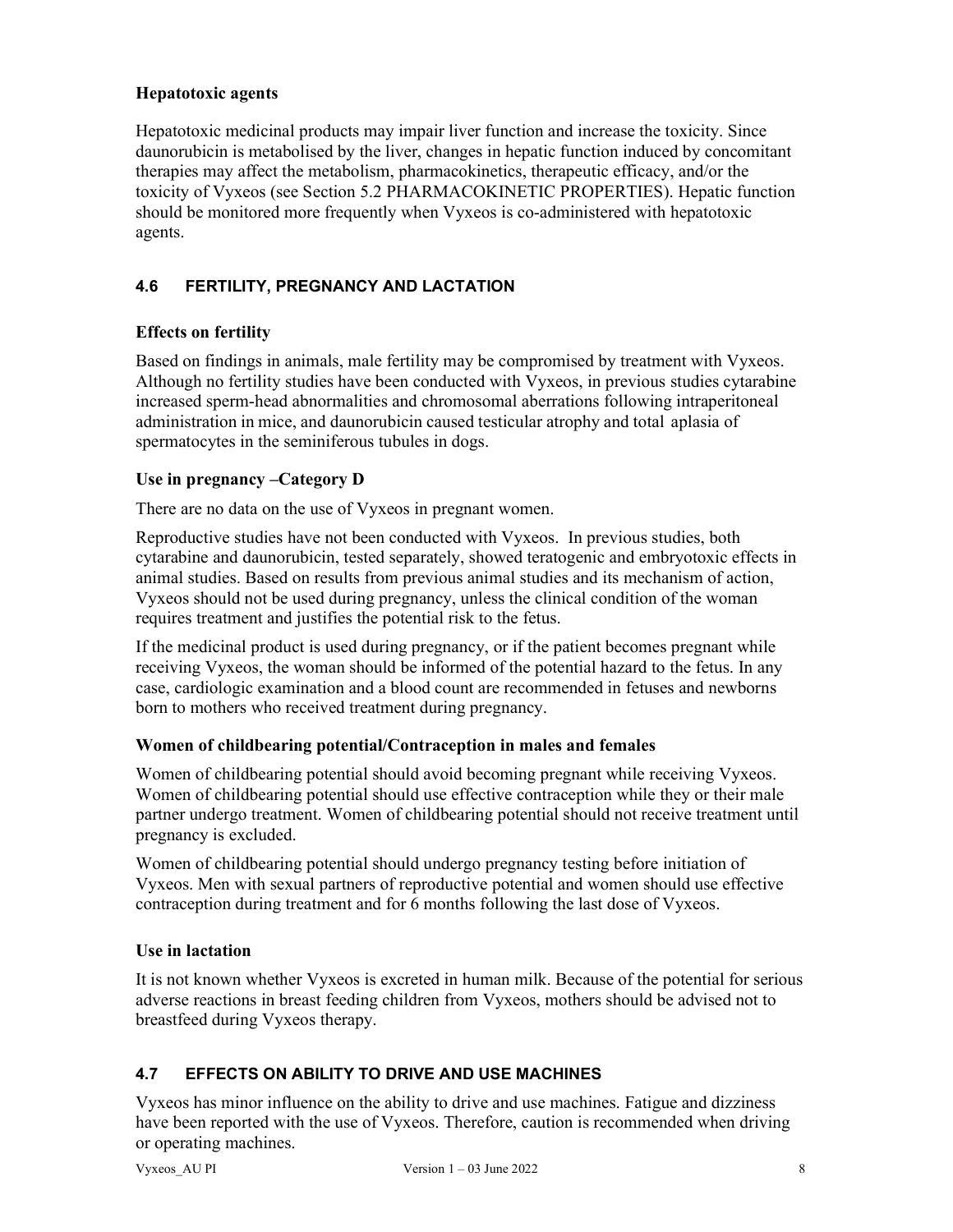# 4.8 ADVERSE EFFECTS (UNDESIRABLE EFFECTS)

#### Summary of the safety profile

A total of 629 subjects were treated in the studies, Study 101, Study 204, Study 205, Study 206 and Study 301; of these, 403 subjects received at least 1 dose of Vyxeos. The Pooled Safety population included all subjects in Study 101, Study 204, Study 205, Study 206 and Study 301 who received at least 1 dose of 44 mg/m<sup>2</sup> daunorubicin and 100 mg/m<sup>2</sup> cytarabine or 44 mg/m<sup>2</sup> daunorubicin and 101 mg/m<sup>2</sup> Vyxeos (n = 375).

## Table 3: Treatment-Emergent Adverse Events Reported In ≥ 10% Of Subjects In Treatment Group, By System Organ Class And Preferred Term – Treatment Period (Pooled Safety Population)

|                                                             |                             | <b>Controls</b>      |                            |                                  |
|-------------------------------------------------------------|-----------------------------|----------------------|----------------------------|----------------------------------|
| <b>System Organ</b><br><b>ClassPreferred</b>                | <b>CPX-351</b><br>$N = 375$ | $7 + 3$<br>$N = 192$ | <b>Salvage</b><br>$N = 44$ | <b>All Controls</b><br>$N = 236$ |
| <b>Term</b>                                                 | $\frac{0}{0}$               | $\frac{0}{0}$        | $\frac{0}{0}$              | $\frac{0}{0}$                    |
| <b>Blood and Lymphatic System Disorders</b>                 |                             |                      |                            |                                  |
| Febrile neutropenia                                         | 63.2                        | 65.6                 | 34.1                       | 59.7                             |
| <b>Cardiac Disorders</b>                                    |                             |                      |                            |                                  |
| Tachycardia                                                 | 15.2                        | 12.0                 | 15.9                       | 12.7                             |
| Atrial fibrillation                                         | 6.9                         | 10.4                 | 2.3                        | 8.9                              |
| <b>Gastrointestinal Disorders</b>                           |                             |                      |                            |                                  |
| Nausea                                                      | 51.2                        | 53.6                 | 52.3                       | 53.4                             |
| Diarrhoea                                                   | 45.6                        | 67.2                 | 59.1                       | 65.7                             |
| Constipation                                                | 42.7                        | 42.7                 | 25.0                       | 39.4                             |
| Vomiting                                                    | 27.5                        | 22.4                 | 36.4                       | 25.0                             |
| Abdominal pain                                              | 19.2                        | 17.7                 | 20.5                       | 18.2                             |
| Stomatitis                                                  | 15.2                        | 13.0                 | 13.6                       | 13.1                             |
| Abdominal distention                                        | 11.5                        | 11.5                 | 4.5                        | 10.2                             |
| Dyspepsia                                                   | 8.5                         | 7.3                  | 11.4                       | 8.1                              |
| <b>General Disorders and Administration Site Conditions</b> |                             |                      |                            |                                  |
| Oedema peripheral                                           | 41.3                        | 47.4                 | 25.0                       | 43.2                             |
| Fatigue                                                     | 38.1                        | 33.9                 | 36.4                       | 34.3                             |
| Chills                                                      | 31.2                        | 28.1                 | 22.7                       | 27.1                             |
| Pyrexia                                                     | 29.1                        | 20.3                 | 29.5                       | 22.0                             |
| Mucosal inflammation                                        | 14.4                        | 16.7                 | 20.5                       | 17.4                             |
| Asthenia                                                    | 10.1                        | 11.5                 | 20.5                       | 13.1                             |
| <b>Infections and Infestations</b>                          |                             |                      |                            |                                  |
| Pneumonia                                                   | 19.7                        | 20.3                 | 9.1                        | 18.2                             |
| Bacteraemia                                                 | 10.7                        | 3.1                  | 9.1                        | 4.2                              |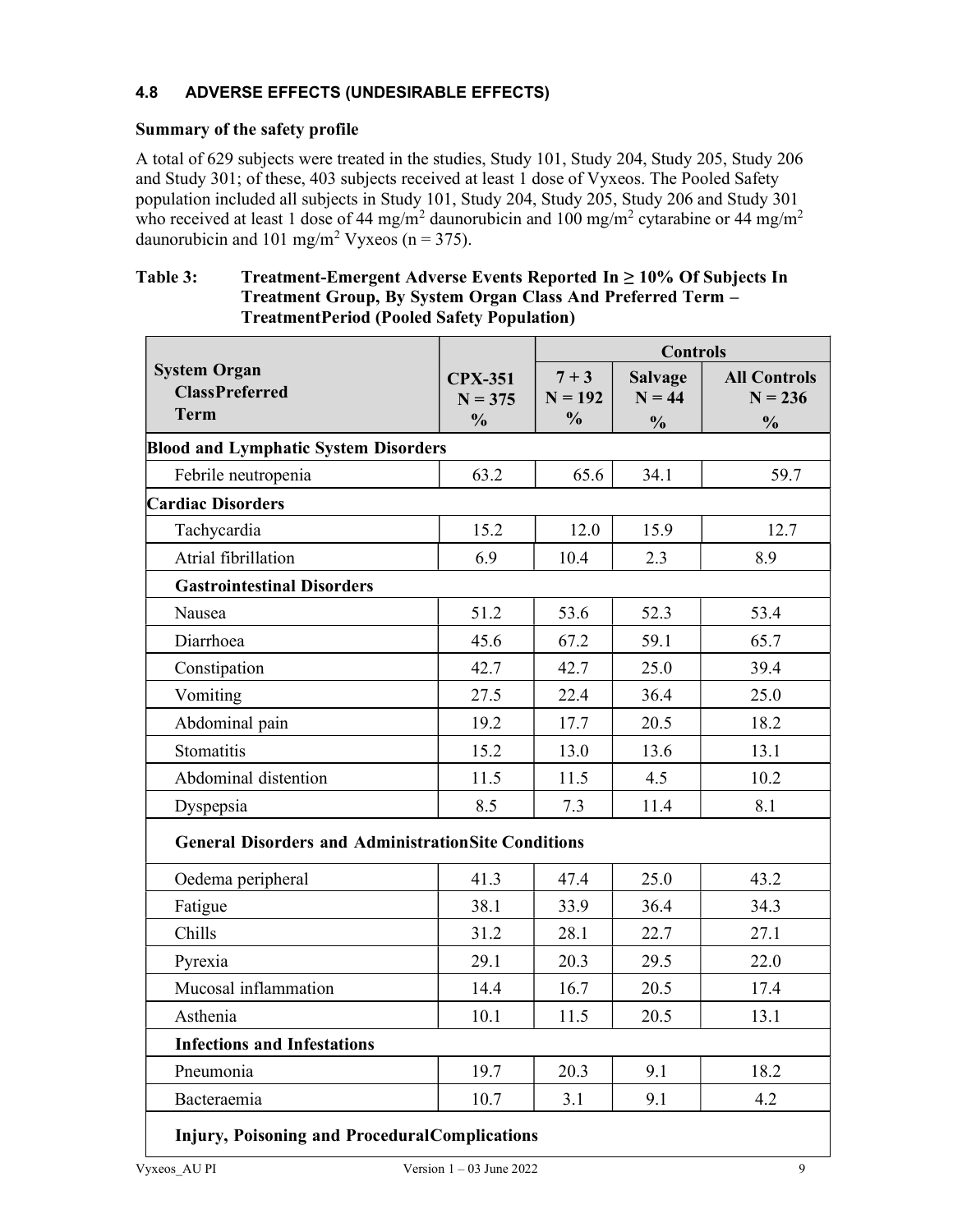|                                                             |                             | <b>Controls</b>      |                            |                                  |
|-------------------------------------------------------------|-----------------------------|----------------------|----------------------------|----------------------------------|
| <b>System Organ</b><br><b>ClassPreferred</b><br><b>Term</b> | <b>CPX-351</b><br>$N = 375$ | $7 + 3$<br>$N = 192$ | <b>Salvage</b><br>$N = 44$ | <b>All Controls</b><br>$N = 236$ |
|                                                             | $\frac{0}{0}$               | $\frac{0}{0}$        | $\frac{0}{0}$              | $\frac{0}{0}$                    |
| Transfusion reaction                                        | 7.7                         | 8.3                  | 13.6                       | 9.3                              |
| <b>Metabolism and Nutrition Disorders</b>                   |                             |                      |                            |                                  |
| Decreased appetite                                          | 33.9                        | 39.6                 | 31.8                       | 38.1                             |
| Hypokalaemia                                                | 12.5                        | 7.3                  | 11.4                       | 8.1                              |
| Fluid overload                                              | 6.1                         | 10.9                 | 4.5                        | 9.7                              |
| <b>Musculoskeletal and Connective TissueDisorders</b>       |                             |                      |                            |                                  |
| Back pain                                                   | 14.4                        | 12.5                 | 13.6                       | 12.7                             |
| Arthralgia                                                  | 13.3                        | 4.7                  | 6.8                        | 5.1                              |
| Pain in extremity                                           | 11.7                        | 8.9                  | 13.6                       | 9.7                              |
| <b>Nervous System Disorders</b>                             |                             |                      |                            |                                  |
| Headache                                                    | 32.0                        | 23.4                 | 34.1                       | 25.4                             |
| <b>Dizziness</b>                                            | 19.7                        | 22.4                 | 11.4                       | 20.3                             |
| Dysgeusia                                                   | 6.1                         | 6.8                  | 11.4                       | 7.6                              |
| <b>Psychiatric Disorders</b>                                |                             |                      |                            |                                  |
| Insomnia                                                    | 22.7                        | 22.4                 | 22.7                       | 22.5                             |
| Anxiety                                                     | 17.3                        | 13.0                 | 13.6                       | 13.1                             |
| Confusional state                                           | 11.7                        | 13.5                 | 2.3                        | 11.4                             |
| <b>Respiratory, Thoracic and MediastinalDisorders</b>       |                             |                      |                            |                                  |
| Cough                                                       | 31.5                        | 19.3                 | 22.7                       | 19.9                             |
| Epistaxis                                                   | 29.6                        | 18.2                 | 27.3                       | 19.9                             |
| Dyspnoea                                                    | 22.9                        | 19.3                 | 9.1                        | 17.4                             |
| Hypoxia                                                     | 16.0                        | 18.2                 | 2.3                        | 15.3                             |
| Oropharyngeal pain                                          | 16.0                        | 11.5                 | 13.6                       | 11.9                             |
| Pleural effusion                                            | 13.9                        | 16.7                 | 4.5                        | 14.4                             |
| <b>Skin and Subcutaneous Tissue Disorders</b>               |                             |                      |                            |                                  |
| Rash                                                        | 39.2                        | 25.0                 | 22.7                       | 24.6                             |
| Petechiae                                                   | 18.9                        | 12.0                 | 13.6                       | 12.3                             |
| Pruritus                                                    | 17.3                        | 9.9                  | 9.1                        | 9.7                              |
| Hyperhidrosis                                               | 10.1                        | 6.8                  | 4.5                        | 6.4                              |
| Alopecia                                                    | 3.2                         | 12.5                 | 9.1                        | 11.9                             |
| <b>Vascular Disorders</b>                                   |                             |                      |                            |                                  |
| Hypotension                                                 | 20.3                        | 20.8                 | 11.4                       | 19.1                             |
| Hypertension                                                | 15.2                        | 15.1                 | 13.6                       | 14.8                             |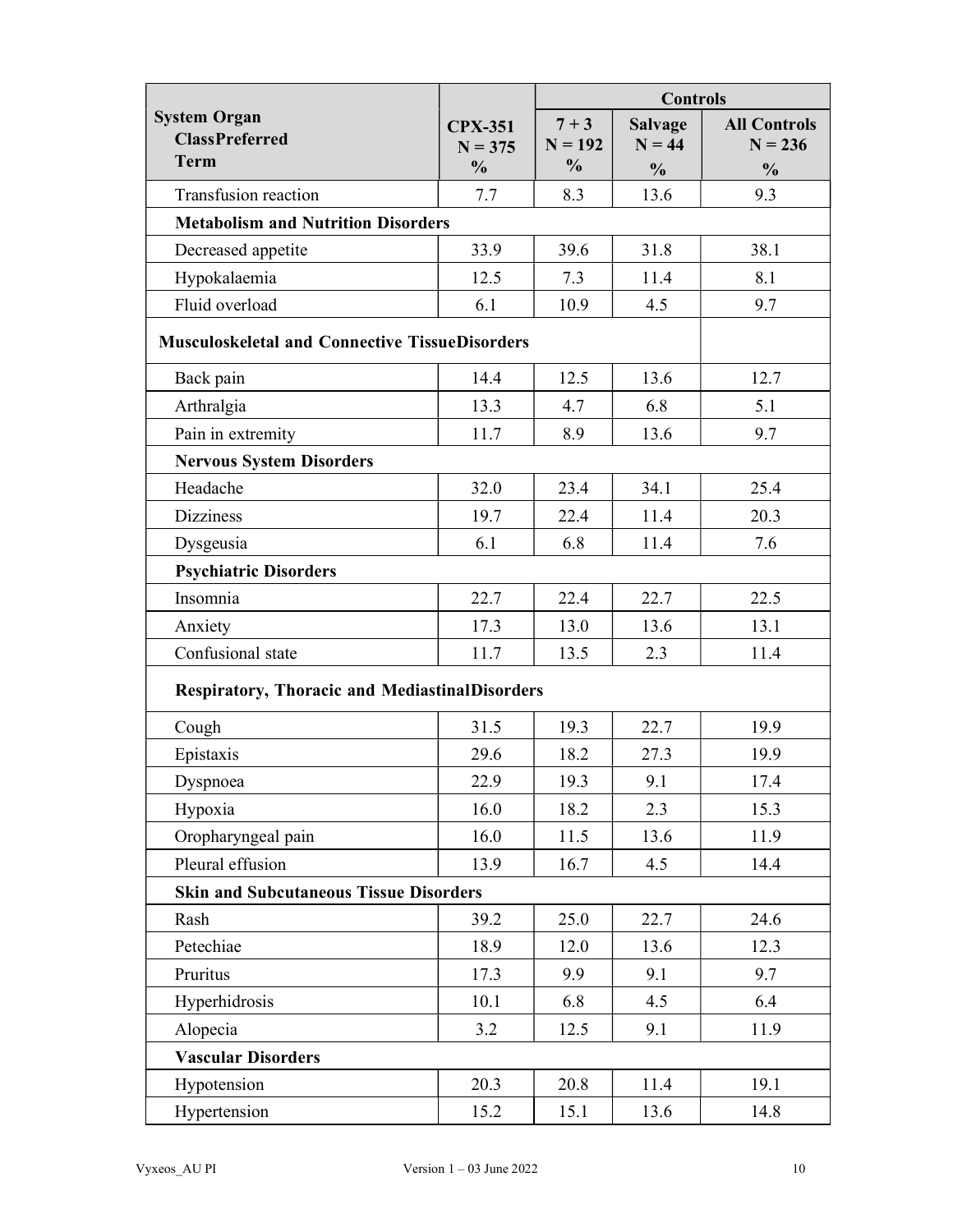Abbreviations:  $AE =$  adverse event; MedDRA = Medical Dictionary for Regulatory Activities;  $SAE =$ serious adverse event; TEAE = treatment-emergent adverse event.

a For SAEs or AEs identified as a bleeding event, a cardiac event, infection or rash, a TEAE is defined as an AE that started after the first dose of induction 1. For all other AEs, a TEAE is defined as an AE that started after the first dose of induction 1 and not more than 30 days after the last dose date.

Note: The "All Controls" treatment group includes subjects from Study 204, Study 205, and Study 301 who were treated with  $7 + 3$  and / or Salvage therapy.

## Tabulated list of adverse reactions

The most frequently occurring adverse reactions (ADRs), which were observed during the treatment with Vyxeos, were hypersensitivity including rash (66.9%), febrile neutropenia (63.5%), oedema (52.3%), diarrhoea/colitis (49.9%), mucositis (49.9%), fatigue (46.4%), musculoskeletal pain (44.5%), abdominal pain (36.3%), decreased appetite (33.9%), cough (33.9%), headache (32.3%), chills (31.2%), arrhythmia (30.4%), pyrexia (29.6%), sleep disorders (25.1%), and hypotension (23.7%).

The most serious and frequently occurring ADRs were infection (58.7%), cardiotoxicity (18.7%) and haemorrhage (13.1%).

Adverse drug reactions have been included under the appropriate category in the table below according to the highest frequency observed in any of the main clinical studies. Frequencies are defined as: very common ( $\geq$ 1/10); common ( $\geq$ 1/100 to <1/10); uncommon ( $\geq$ 1/1000 to <  $1/100$ ); rare ( $\geq 1/10,000$  to <  $1/1000$ ); not known (cannot be estimated from the available data).

Within each frequency grouping, adverse reactions are presented in order of decreasing seriousness. For classification of adverse reactions which occur at Grades 3-5 (G3-5), a comprehensive listing is available from the National Cancer Institute (NCI) at NCI Common Terminology Criteria for Adverse Events (CTCAE). Toxicity is graded as mild (Grade 1), moderate (Grade 2), severe (Grade 3), or life-threatening (Grade 4), with specific parameters according to the organ system involved. Death (Grade 5) is used for some of the criteria to denote a fatality.

|                           | Pooled Data $(n = 375)$           |                                    |  |
|---------------------------|-----------------------------------|------------------------------------|--|
|                           | <b>ADRs/Frequency</b>             | <b>Grade 3 to 5 ADRs/Frequency</b> |  |
| <b>System Organ Class</b> |                                   |                                    |  |
| Infections and            | <b>Very Common</b>                | <b>Very Common</b>                 |  |
| infestations              | Infection                         | Infection                          |  |
| <b>Blood and</b>          | <b>Very Common</b>                | <b>Very Common</b>                 |  |
| lymphatic                 | Febrile neutropenia               | Febrile neutropenia                |  |
| system disorders          | Common                            | Common                             |  |
|                           | Thrombocytopenia                  | Thrombocytopenia                   |  |
|                           | Neutropenia                       | Neutropenia                        |  |
|                           | Anaemia                           | Anaemia                            |  |
| <b>Immune</b> systems     | <b>Very Common</b>                | Common                             |  |
| disorders                 | Hypersensitivity (including rash) | Hypersensitivity (including rash)  |  |
|                           |                                   |                                    |  |
| <b>Metabolism</b>         | Common                            | Common                             |  |
| and nutrition             | Tumour lysis syndrome             | Tumour lysis syndrome              |  |
| disorders                 |                                   |                                    |  |
| Psychiatric               | <b>Very Common</b>                | Common                             |  |
| disorders                 | Sleep disorders                   | Delirium                           |  |

| Table 4: | ADRs Reported in Clinical Studies in Subjects Treated with Vyxeos |  |  |  |
|----------|-------------------------------------------------------------------|--|--|--|
|----------|-------------------------------------------------------------------|--|--|--|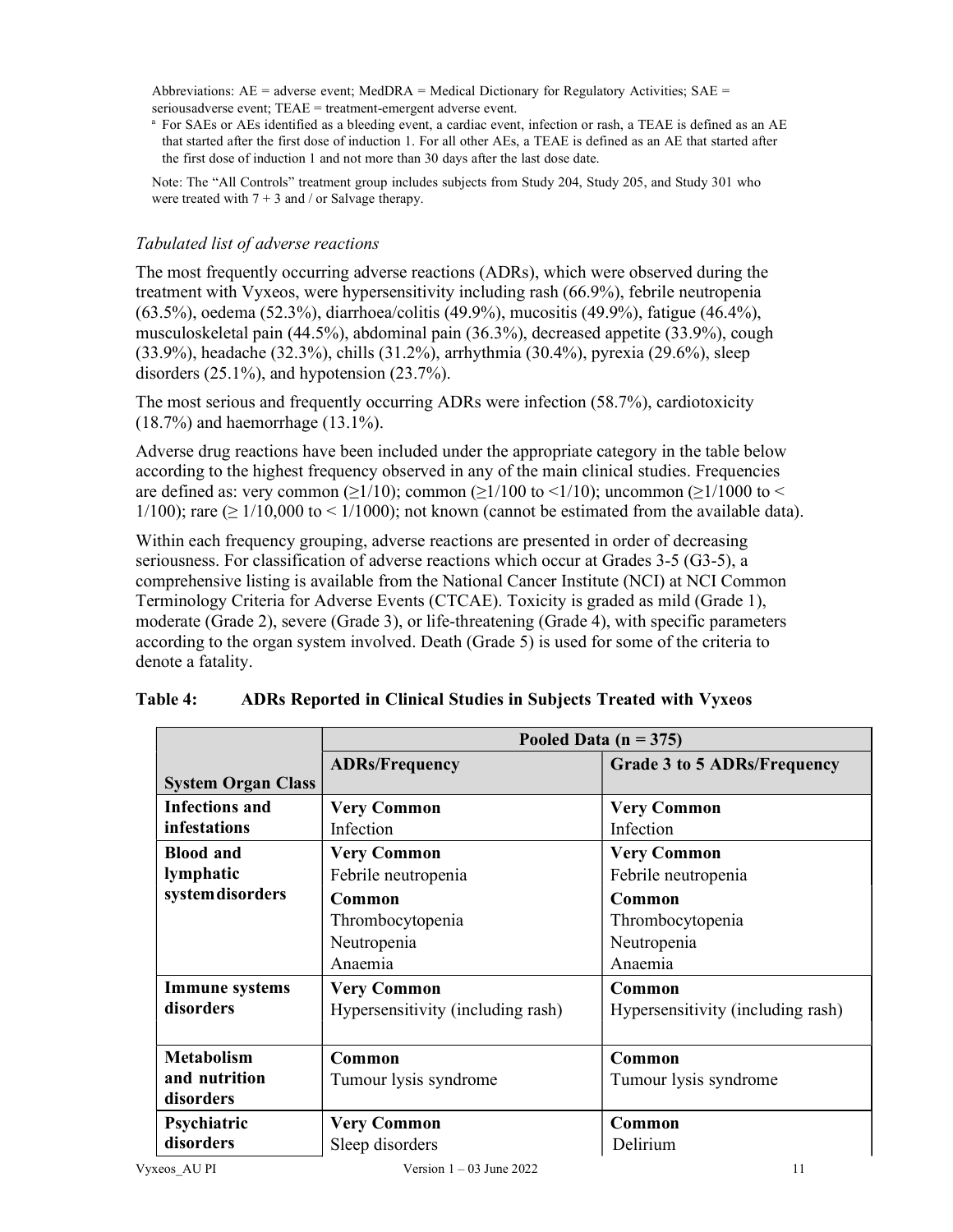|                           |                         | Pooled Data ( $n = 375$ )      |
|---------------------------|-------------------------|--------------------------------|
|                           | <b>ADRs/Frequency</b>   | Grade 3 to 5 ADRs/Frequency    |
| <b>System Organ Class</b> |                         |                                |
|                           | Anxiety                 |                                |
|                           | Delirium                |                                |
|                           |                         | Uncommon                       |
|                           |                         | Sleep disorders                |
|                           |                         |                                |
| <b>Nervous system</b>     | <b>Very Common</b>      | <b>Common</b>                  |
| disorders                 | Headache                | Headache                       |
|                           | <b>Dizziness</b>        |                                |
|                           |                         | Uncommon                       |
|                           |                         | <b>Dizziness</b>               |
|                           |                         |                                |
| <b>Eye disorders</b>      | <b>Very Common</b>      | <b>Uncommon</b>                |
|                           | Visual impairment       | Visual impairment              |
|                           |                         |                                |
| <b>Cardiac disorders</b>  | <b>Very Common</b>      | <b>Very Common</b>             |
|                           | Cardiotoxicity          | Cardiotoxicity                 |
|                           | Arrhythmia <sup>a</sup> |                                |
|                           | Chest pain              |                                |
|                           |                         | Common Arrhythmia <sup>a</sup> |
|                           |                         | Chest pain                     |
| <b>Vascular disorders</b> | <b>Very Common</b>      | <b>Very Common</b>             |
|                           | Haemorrhage             | Haemorrhage                    |
|                           | Hypotension             |                                |
|                           | Hypertension            |                                |
|                           |                         | Common                         |
|                           |                         | Hypertension                   |
|                           |                         | Hypotension                    |
| Respiratory,              | <b>Very Common</b>      | <b>Very Common</b>             |
| thoracic and              | Dyspnoea                | Dyspnoea                       |
| mediastinal               | Cough                   |                                |
| disorders                 | Pleural effusion        |                                |
|                           |                         | Uncommon                       |
|                           |                         | Pleural effusion               |
| <b>Gastrointestinal</b>   | <b>Very Common</b>      | Common                         |
| disorders                 | Nausea                  | Diarrhoea/colitis              |
|                           | Diarrhoea/colitis       | Abdominal pain                 |
|                           | Mucositis               | Mucositis                      |
|                           | Constipation            | Decreased appetite             |
|                           | Abdominal pain          | Constipation                   |
|                           | Decreased appetite      | Nausea                         |
|                           | Vomiting                |                                |
|                           | Common                  |                                |
|                           | Dyspepsia               |                                |
|                           |                         | Uncommon                       |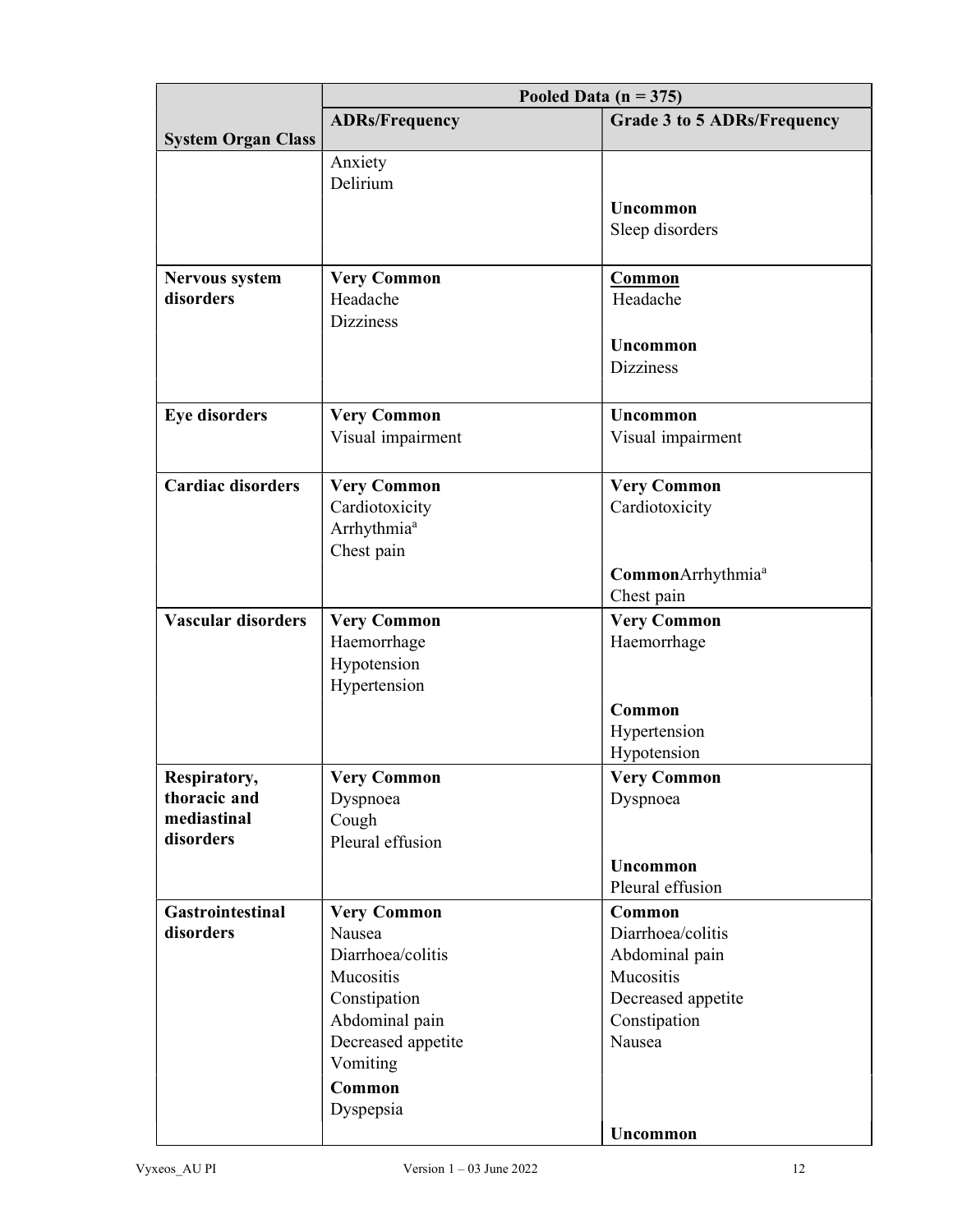|                           | Pooled Data ( $n = 375$ )          |                                    |  |
|---------------------------|------------------------------------|------------------------------------|--|
|                           | <b>ADRs/Frequency</b>              | <b>Grade 3 to 5 ADRs/Frequency</b> |  |
| <b>System Organ Class</b> |                                    |                                    |  |
|                           |                                    | Dyspepsia                          |  |
|                           |                                    | Vomiting                           |  |
| Skin and                  | <b>Very Common</b>                 | <b>Uncommon</b>                    |  |
| subcutaneous tissue       | Pruritus                           | Hyperhidrosis                      |  |
| disorders                 | Hyperhidrosis                      |                                    |  |
|                           | Common                             |                                    |  |
|                           | Night sweats                       |                                    |  |
|                           | Alopecia                           |                                    |  |
|                           | <b>Uncommon</b>                    |                                    |  |
|                           | Palmar-plantar erythrodysaesthesia |                                    |  |
|                           | syndrome                           |                                    |  |
| Musculoskeletal and       | <b>Very Common</b>                 | Common                             |  |
| connectivetissue          | Musculoskeletal pain               | Musculoskeletal pain               |  |
| disorders                 |                                    |                                    |  |
| <b>Renal and urinary</b>  | <b>Very Common</b>                 | Common                             |  |
| disorders                 | Renal insufficiency                | Renal insufficiency                |  |
|                           |                                    |                                    |  |
|                           |                                    |                                    |  |
| <b>General disorders</b>  | <b>Very Common</b>                 | <b>Very Common</b>                 |  |
| and administration        | Oedema                             | Fatigue                            |  |
| site conditions           | Fatigue                            |                                    |  |
|                           | Chills                             |                                    |  |
|                           | Pyrexia                            |                                    |  |
|                           |                                    | Common                             |  |
|                           |                                    | Pyrexia                            |  |
|                           |                                    | Oedema                             |  |
|                           |                                    | Uncommon                           |  |
|                           |                                    | Chills                             |  |

Abbreviations: ADR = Adverse drug reaction

a Arrhythmia group terms includes atrial fibrillation, bradycardia, and the most commonly reported arrhythmia was tachycardia.

#### Description of selected undesirable effects

#### Infections

Due to the neutropenia experienced with Vyxeos, infections of various types were very common ADRs. Pneumonia, sepsis and bacteraemia were the most frequently seen serious infection ADRs in the clinical studies population. The incidence of infection events was 78.1%; the incidence of non-serious events of infections was 73.1%, the incidence of serious events of infections was 28.5%; the incidence of infections which led to discontinuation is 0.5%. The incidence of fatal infections was 6.9%. The fatal infections experienced were sepsis and pneumonia (see Section 4.4 SPECIAL WARNINGS AND PRECAUTIONS FOR USE). The incidence of bacteraemia in patients treated with VYXEOS was 10.7% in comparison to 4.2% of all controls.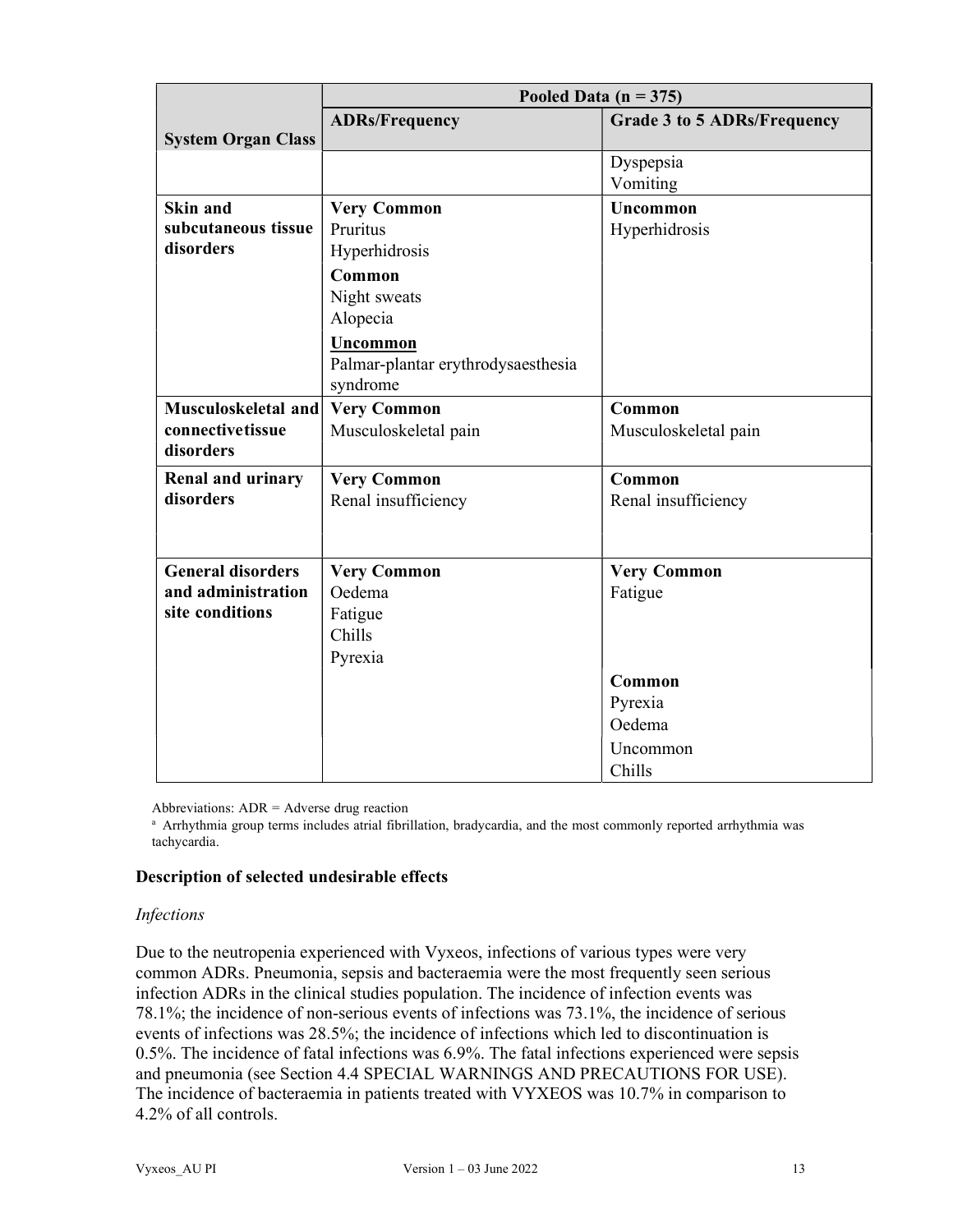# Haemorrhage

Due to the thrombocytopenia experienced with Vyxeos a variety of haemorrhagic events were seen in clinical studies. The most common haemorrhagic event was epistaxis, and the majority of these were considered not serious (29.1%). The incidence of haemorrhage events is 69.1%; the incidence of non-serious events of haemorrhage was 67.2%; the incidence of serious events of haemorrhage is 5.6%; the incidence of haemorrhage which led to discontinuation is 0. The incidence of fatal haemorrhage was 2.1%. Serious or fatal haemorrhagic events, including fatal central nervous system (CNS) haemorrhages, associated with severe thrombocytopenia were seen in patients treated with Vyxeos (see Section 4.4 SPECIAL WARNINGS AND PRECAUTIONS FOR USE).

# Hypersensitivity

Hypersensitivity reactions were very common ADRs in Vyxeos liposomal clinical studies. The most frequently reported hypersensitivity ADRs were rash and the majority of these were not serious (38.9%). The incidence of all hypersensitivity events was 66.9%; the incidence of nonserious events of hypersensitivity was 66.4%, of which 38.9% were rash; the incidence of serious events of hypersensitivity is 1.1%; the frequency of hypersensitivity which led to discontinuation is 0. The frequency of fatal hypersensitivity events was 0 (see Section 4.4 SPECIAL WARNINGS AND PRECAUTIONS FOR USE).

# Reporting suspected adverse effects

Reporting suspected adverse reactions after registration of the medicinal product is important. It allows continued monitoring of the benefit-risk balance of the medicinal product. Healthcare professionals are asked to report any suspected adverse reactions at www.tga.gov.au/reportingproblems.

# 4.9 OVERDOSE

There is no specific experience in the management of overdose in patients. If overdose occurs, exacerbation of adverse reactions associated with Vyxeos are expected and supportive treatment (including anti-infectives, blood and platelet transfusions, colony-stimulating factors, and intensive care as needed) should be provided until the patient recovers. Observe the patient carefully over time for signs of cardiotoxicity and provide appropriate supportive therapy as clinically indicated.

For information on the management of overdose, contact the Poisons Information Centre on 13 11 26 (Australia).

# 5 PHARMACOLOGICAL PROPERTIES

# 5.1 PHARMACODYNAMIC PROPERTIES

Pharmacotherapeutic group: combinations of antineoplastic agents, ATC Code – L01XY01

# Mechanism of action

Vyxeos is a liposomal formulation of a fixed combination of daunorubicin and cytarabine in a 1:5 molar ratio. The 1:5 molar ratio has been shown in vitro and in vivo to maximise synergistic antitumour activity in AML.

Vyxeos AU PI Version  $1 - 03$  June 2022 14 Daunorubicin has antimitotic and cytotoxic activity, which is achieved by forming complexes with DNA, inhibiting topoisomerase II activity, inhibiting DNA polymerase activity, affecting regulation of gene expression, and producing DNA-damaging free radicals.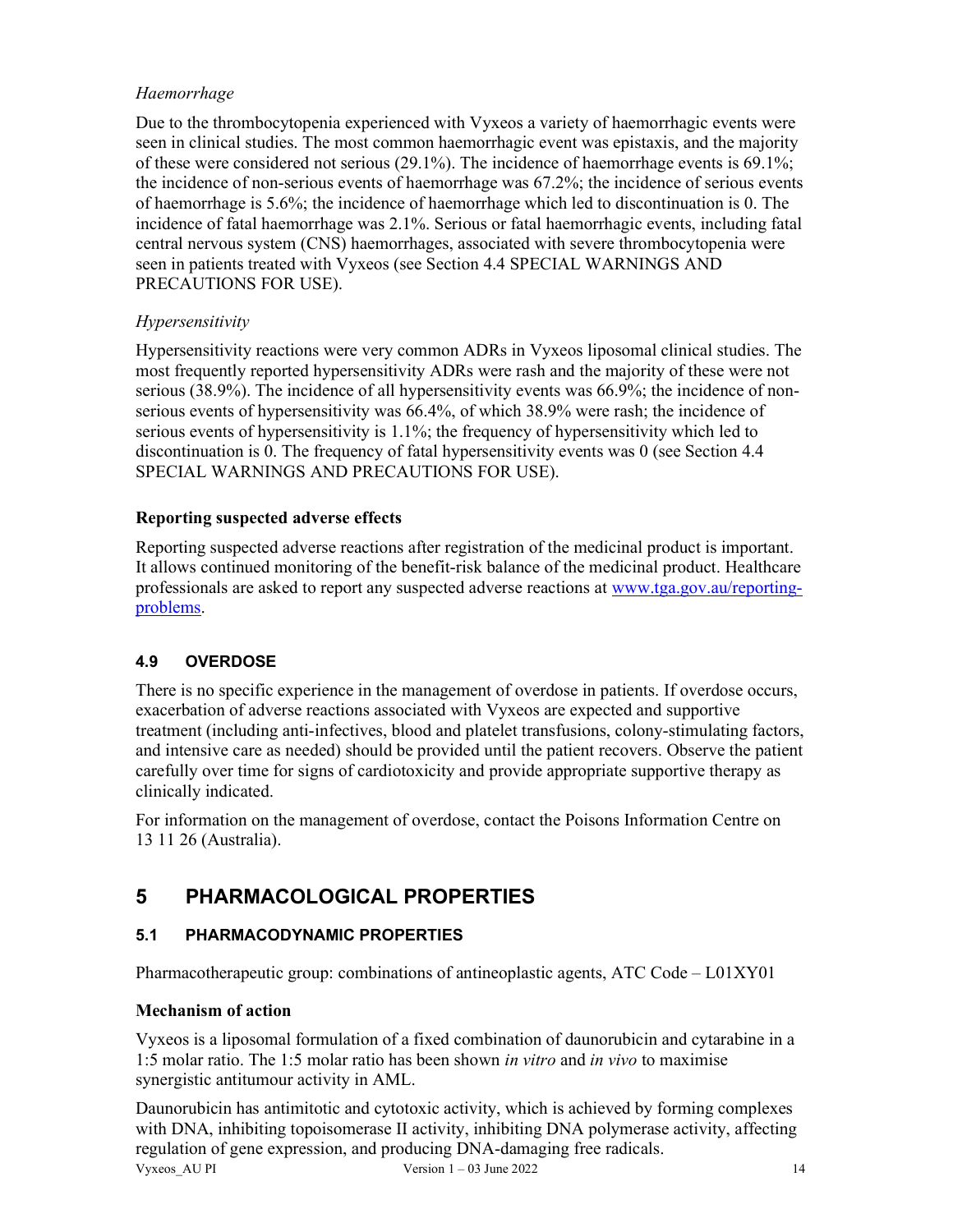Cytarabine is a cell cycle phase-specific antineoplastic agent, affecting cells only during the Sphase of cell division. Intracellularly, cytarabine is converted into cytarabine-5-triphosphate (ara-CTP), which is the active metabolite. The mechanism of action is not completely understood, but it appears that ara-CTP acts primarily through inhibition of DNA synthesis. Incorporation into DNA and RNA may also contribute to cytarabine cytotoxicity. Cytarabine is cytotoxic to proliferating mammalian cells in culture.

Based on data in animals, Vyxeos liposomes accumulate and persist at a higher concentration in the bone marrow, where they are preferentially taken up intact by leukaemia cells. In leukaemia-bearing mice, the liposomes are taken up by leukaemia cells to a greater extent than by normal bone marrow cells. After internalisation, Vyxeos liposomes undergo degradation, releasing daunorubicin and cytarabine within the intracellular environment.

# Cardiac electrophysiology

The effect of Vyxeos on cardiac repolarization following the first induction cycle as determined by the Fridericia's corrected QT-interval (QTcF) was evaluated in an open-label, single arm study in 26 patients who received Vyxeos on days 1, 3 and 5. No patients had QTcF changes from baseline were more than 60 msecs, and no QTcF values were greater than 500 msecs, indicating absence of risk for prolongation of the QT interval.

# Clinical trials

The efficacy of Vyxeos in adults for the treatment of newly diagnosed AML was evaluated in one controlled study (Study 301).

# Study 301 in patients with untreated high risk AML

Study 301 was a Phase 3 randomised, multicentre, open-label, parallel-arm, superiority study which evaluated Vyxeos vs. a standard combination of cytarabine and daunorubicin  $(7+3)$  in 309 patients between 60 to 75 years of age with untreated high risk AML. Patients with the following AML sub types were included in the study: therapy-related AML (t-AML), myelodysplastic syndrome AML (MDS AML) and chronic myelomonocytic leukaemia AML (CMMoL AML) with documented history of MDS or CMMoL prior to transformation to AML, and *de novo* AML with karyotype changes characteristic of myelodysplasia, (per 2008) WHO criteria).

The study included 2 phases, 1) Treatment Phase during which patients received up to 2 induction and 2 consolidation courses, and 2) a Follow-up Phase, which began 30 days after the last induction or consolidation course and continued for up to 5 years from randomisation. The number of inductions and consolidations a patient received depended upon Complete Response (CR) or Complete Response with incomplete recovery (CRi), which was confirmed by bone marrow assessment. In clinical studies only, Vyxeos 100 units/m<sup>2</sup>/day (equivalent to  $44 \text{ mg}/100 \text{ mg/m}^2$ ) was administered intravenously over 90 minutes on days 1, 3, and 5 for the first induction and on days 1 and 3 for patients requiring a second induction. A second induction was highly recommended for patients who did not achieve a CR or CRi in the first induction course and was mandatory for patients achieving greater than 50% reduction in percent blasts. Post-remission therapy with haematopoietic stem cell transplantation (HSCT) was permitted either in place of or after consolidation chemotherapy. For consolidation courses, in clinical studies only, the Vyxeos dose was reduced to 65 units/ $m^2$ /day (equivalent to 29 mg/65 mg/m<sup>2</sup>) on days 1 and 3. In the 7+3 arm, first induction consisted of cytarabine 100 mg/m<sup>2</sup>/day on days 1 to 7 by continuous infusion, and daunorubicin 60 mg/m<sup>2</sup>/day on days 1, 2, and 3 whereas second induction and consolidation cytarabine was dosed on days 1 to 5 and daunorubicin on days 1 and 2.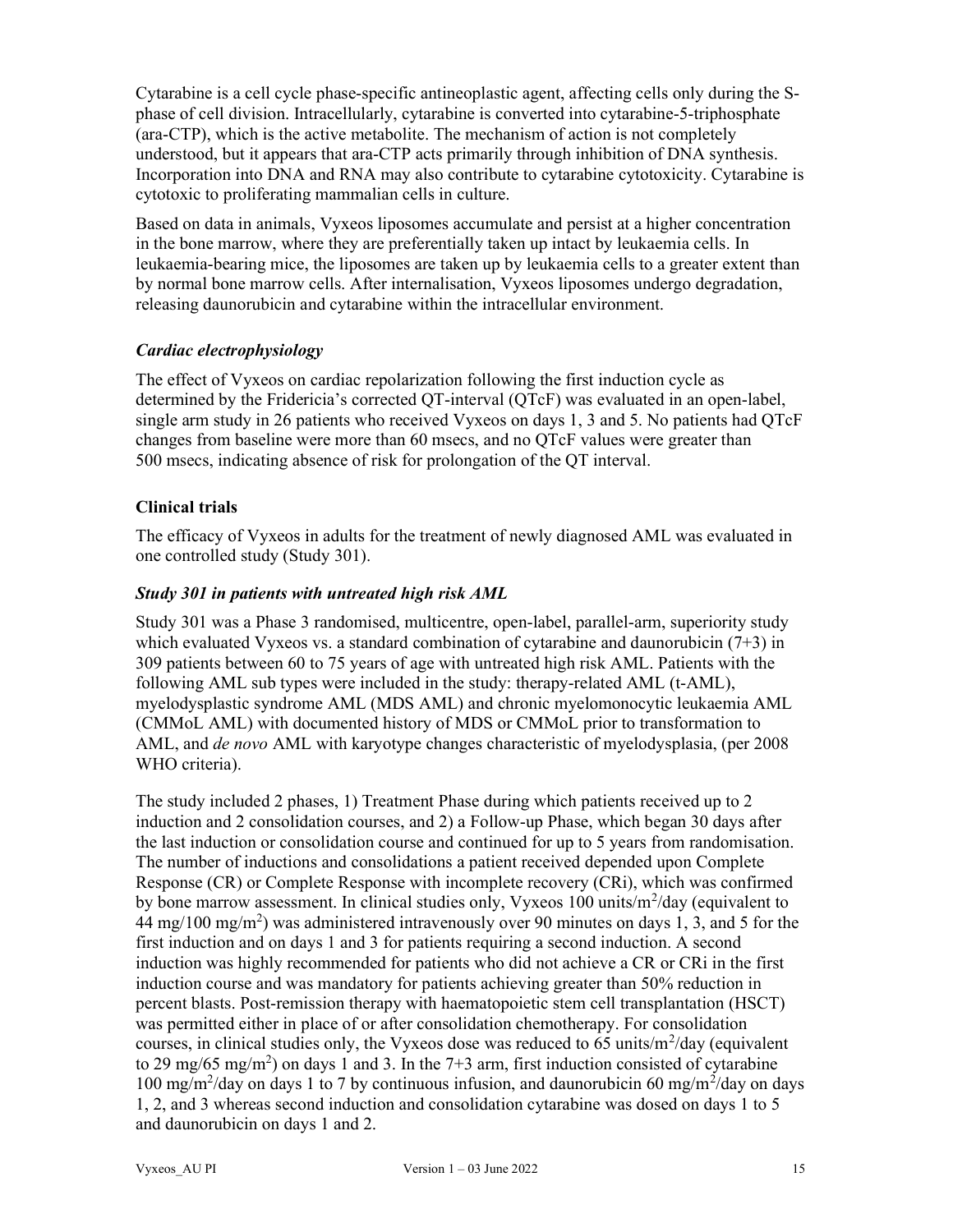There were 153 patients randomised to Vyxeos and 156 patients randomised to the 7+3 control arm. The randomised patients had a median age of 68 (range 60-75 years), 61% were male, and 88% had an ECOG performance status of 0-1. At baseline, 20% had t-AML, 54% had AML with an antecedent haematological disorder, and 25% had de novo AML with myelodysplasiarelated cytogenetic abnormalities; 34% had been treated previously with a hypomethylating agent for MDS; 54% had an adverse karyotype.

The demographic and baseline disease characteristics were generally balanced between the study arms. FLT3 mutation was identified in 15% (43/279) of patients tested and NPM1 mutation was identified in 9% (25/283) patients tested.

The primary endpoint was overall survival measured from the date of randomisation to death from any cause. Vyxeos demonstrated superiority in overall survival in the ITT population compared with the comparator 7+3 treatment regimen (Figure 1). The median survival for the Vyxeos treatment group was 9.56 months compared with 5.95 months for the 7+3 treatment group (Hazard Ratio =  $0.69$ ,  $95\%$  CI =  $0.52$ ,  $0.90$ , two-sided log-rank test p =  $0.005$ ).

The overall rate of HSCT was 34% (52/153) in the Vyxeos arm and 25% (39/156) on the control arm.



Figure 1: Kaplan-Meier curve for overall survival, ITT population

# Table 5: Efficacy results for study 301

|                                            | <b>Vyxeos</b><br>$N = 153$ | $7 + 3$<br>$N = 156$ |
|--------------------------------------------|----------------------------|----------------------|
| <b>Overall survival</b>                    |                            |                      |
| Median survival, months (95% CI)           | 9.56(6.60, 11.86)          | 5.95 (4.99, 7.75)    |
| Hazard ratio (95% CI)                      | 0.69(0.52, 0.90)           |                      |
| p-value $(2$ -sided) <sup>a</sup><br>0.005 |                            |                      |
| <b>Event free survival</b>                 |                            |                      |
| Median survival, months (95% CI)           | 2.53(2.07, 4.99)           | 1.31(1.08, 1.64)     |
| Vyxeos AU PI                               | Version $1 - 03$ June 2022 | 16                   |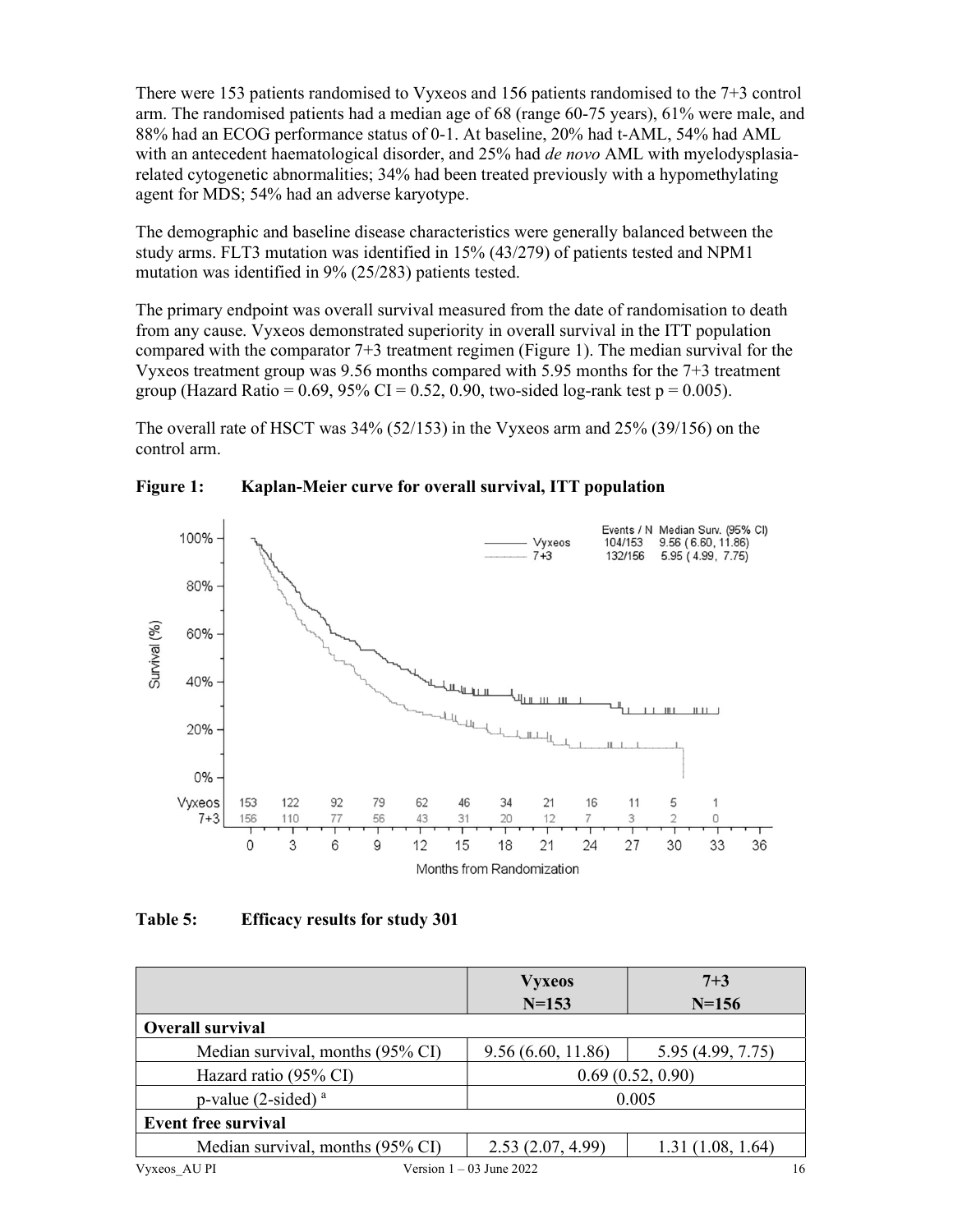|                                            | <b>Vyxeos</b>    | $7 + 3$          |
|--------------------------------------------|------------------|------------------|
|                                            | $N = 153$        | $N = 156$        |
| Hazard ratio (95% CI)                      |                  | 0.74(0.58, 0.96) |
| p-value $(2\text{-sided})$ <sup>a</sup>    |                  | 0.021            |
| Complete response rate                     |                  |                  |
| $CR, n (\%)$                               | 57 (37)          | 40(26)           |
| Odds ratio (95% CI)<br>1.69(1.03, 2.78)    |                  |                  |
| p-value $(2\text{-sided})^b$               | 0.040            |                  |
| $CR + CRi, n$ (%)                          | 73 (48)          | 52 (33)          |
| Odds ratio (95% CI)                        | 1.77(1.11, 2.81) |                  |
| p-value $(2$ -sided) <sup>b</sup><br>0.016 |                  |                  |

Abbreviations:  $CI =$  Confidence interval;  $CR =$  Complete response;  $CR =$  Complete response with incomplete recovery a p-value from stratified log rank test stratifying by age and AML sub-type

b p-value from stratified Cochran-Mantel-Haenszel test stratified by age and AML sub-type

## 60 Month Follow-up

The 60 month overall survival rate was higher for the Vyxeos treatment arm (18%) versus the 7+3 treatment arm (8%); the hazard ratio was 0.70 (95% CI: [0.55, 0.91]).

# Efficacy in paediatric patients

The efficacy of Vyxeos in paediatric patients for the treatment of relapsed or refractory AML was evaluated in a single clinical study (AAML1421). The description of the paediatric clinical study is for information purposes only.

# Relapsed or refractory AML

The efficacy of Vyxeos as a single agent was evaluated in a phase 1/2, single-arm study (AAML 1421) conducted to evaluate safety and efficacy of Vyxeos in 38 paediatric and young adult patients aged 1-21 years with AML in first relapse. Study treatment consisted of one induction cycle of Vyxeos 59 mg/135mg/m<sup>2</sup> administered intravenously over 90 minutes on Days 1, 3, and 5 along with two doses of intrathecal (IT) cytarabine, followed by Fludarabine, Cytarabine, and G-CSF (FLAG) for cycle 2. The median age of patients was 11 years (range, 1-21 years). Eight (21%) of the patients were between 18 and 21 years; 47% were male, 53% were female and 97% had an ECOG performance status of 0-1.

The primary endpoint was overall response rate (CR -or CRp or CRi) afterCPX-351 (Cycle 1) followed by FLAG (Cycle 2). The overall response rate was 68% using Jung and Kim's method (90% CI 53% to 78%). After cycle 1, 16 (43%) patients had a treatment response of  $CR + CRp$ , including 14 (38%) patients who achieved CR, and based on the 7 subjects with relapse data available the median duration of CR was 284 days.

As a secondary objective of Study AAML1421, the response rate (CR+CRp+CRi) after 1 cycle of Vyxeos was 76% using Jung and Kim's method (90% CI: 61% to 85%). The median overall survival (OS) was 32.5 months at the time of analysis.

# 5.2 PHARMACOKINETIC PROPERTIES

Vyxeos liposomes exhibit a prolonged plasma half-life following intravenous infusion in preclinical studies, with greater than 99% of the daunorubicin and cytarabine in the plasma remaining encapsulated within the liposomes. Vyxeos delivered a synergistic combination of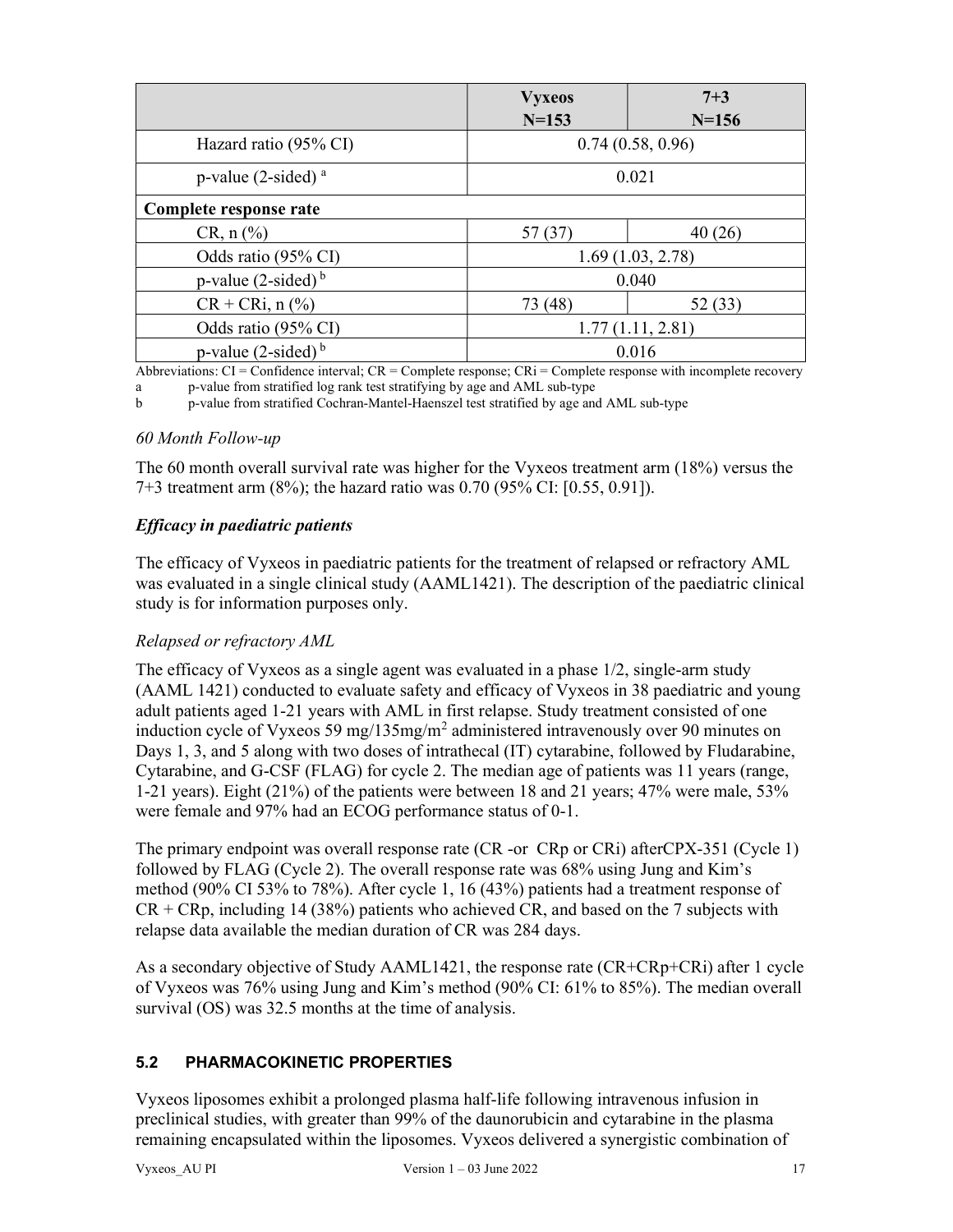daunorubicin and cytarabine to leukaemia cells for a prolonged period of time based on in vitro and in vivo studies.

The pharmacokinetics of daunorubicin and cytarabine administered as Vyxeos were investigated in patients who received a dose of daunorubicin 44 mg/m<sup>2</sup> and cytarabine 100 mg/m<sup>2</sup> administered as a 90-minute intravenous infusion on days 1, 3, and 5. The pharmacokinetics of each medicinal product was based on total plasma concentrations (i.e., encapsulated plus unencapsulated medicinal product). Following the dose administered on day 5, the mean (% coefficient of variation [CV]) maximum plasma concentrations ( $C_{\text{max}}$ ) for daunorubicin was 26.0 µg/mL (32.7%) and cytarabine was 62.2 µg/Ml (33.7%). The mean (%CV) area under the curve (AUC) during one dosing interval for daunorubicin was  $637$  $\mu$ g.h/mL (38.4%) and cytarabine was 1900  $\mu$ g.h/mL (44.3%).

When daunorubicin and cytarabine are administered as components of Vyxeos, the liposomes appear to govern their tissue distribution and rates of elimination; therefore, while the nonliposomal medicinal products have markedly different clearance (CL), volume of distribution (V), and terminal half-life  $(t_{1/2})$  Vyxeos causes these pharmacokinetic parameters to converge.

The accumulation ratio was 1.3 for daunorubicin and 1.4 for cytarabine. There was no evidence of time-dependent kinetics or major departures from dose proportionality over the range of 1.3 mg/3 mg per m<sup>2</sup> to 59 mg/134 mg per m<sup>2</sup> (0.03 to 1.3 times the approved recommended dosage).

# **Distribution**

The volume of distribution (%CV) for daunorubicin is 6.6 L (36.8%) and cytarabine is 7.1 L (49.2%). Plasma protein binding was not evaluated.

### Metabolism

Similar to non-liposomal daunorubicin and cytarabine, subsequent to release from Vyxeos liposomes, both daunorubicin and cytarabine are extensively metabolised in the body. Daunorubicin is mostly catalysed by hepatic and non-hepatic aldo-keto reductase and carbonyl reductase to the active metabolite daunorubicinol. Cytarabine is metabolised by cytidine deaminase to the inactive metabolite 1-β (beta)-D-arabinofuranosyluracil (AraU). Unlike nonliposomal daunorubicin and cytarabine, which are quickly metabolised to the respective metabolites, daunorubicin and cytarabine after Vyxeos administration are free bases encapsulated in liposomes. Plasma concentration-time profiles obtained from 13 to 26 patients who received Vyxeos 100 units/m<sup>2</sup> (equivalent to 44 mg/m<sup>2</sup> of daunorubicin and 100 mg/m<sup>2</sup> of cytarabine) on days 1, 3, and 5 show the mean AUClast metabolite:parent ratio for daunorubicinol and AraU were 1.79% and 3.22% to that for daunorubicin and cytarabine, respectively, which are lower than those typically reported for non liposomal products, ~40- 60% for daunorubicinol:daunorubicin and ~80% for AraU:cytarabine. The lower percentages of metabolite:parent ratios after Vyxeos administration indicate that most of the total daunorubicin and cytarabine in the circulation is trapped inside the Vyxeos liposomes, where they are inaccessible to medicinal product-metabolising enzymes.

# Excretion

Vyxeos exhibits a prolonged half-life (%CV) of 31.5 h (28.5%) for daunorubicin and 40.4 h (24.2%) for cytarabine with greater than 99% of the daunorubicin and cytarabine in the plasma remaining encapsulated within the liposomes. The clearance (%CV) is 0.16 L/h (53.3%) for daunorubicin and 0.13 L/h (60.2%) for cytarabine.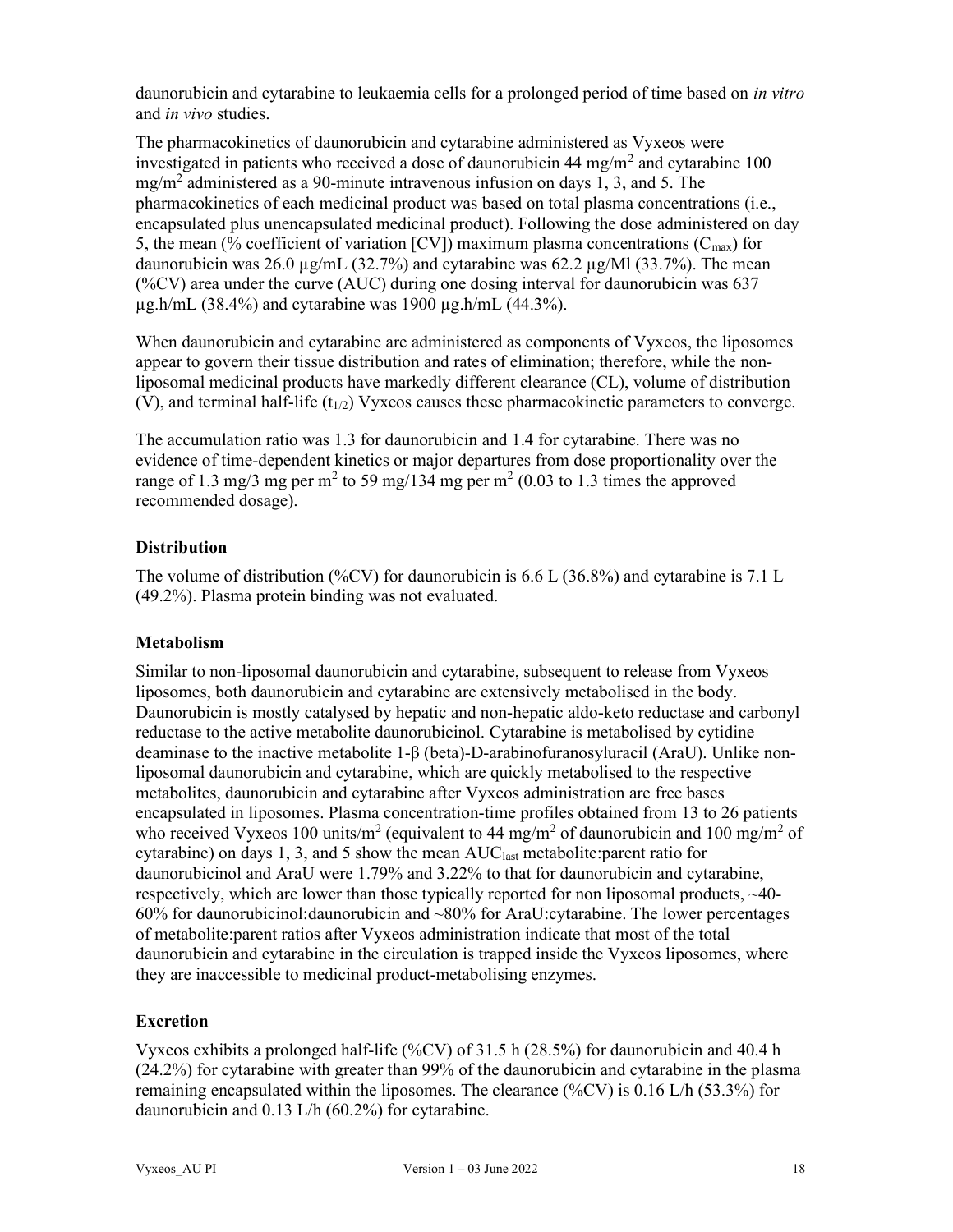Urinary excretion of daunorubicin and daunorubicinol accounts for 9% of the administered dose of daunorubicin, and urinary excretion of cytarabine and AraU accounts for 71% of the administered dose of cytarabine.

## Special Populations

No clinically meaningful effects on the pharmacokinetics of daunorubicin and cytarabine were observed based on age (1 to 81 years), sex, race, body weight, body mass index, and white blood cell count after adjusting dose by body surface area.

## Elderly patients

The pharmacokinetics of Vyxeos in patients aged > 85 years has not yet been evaluated. No data are available.

## Children and adolescents

The exposures of daunorubicin and cytarabine observed in paediatric patients were within the values observed in adults given the same dose based on body surface area.

### Renal Impairment

Based on a population pharmacokinetic analysis using data from clinical studies in patients, no significant difference in clearance of daunorubicin or cytarabine was observed in patients with pre existing mild to moderate renal impairment ( $\geq 60$  mL/min to  $\leq 89$  mL/min creatinine clearance [CrCL] for mild, and  $\geq$  30 mL/min to  $\leq$  59 mL/min creatinine clearance [CrCL] for moderate) compared to patients with baseline normal renal function ( $CrCL \ge 90$  mL/min). The potential effects of severe renal impairment (CrCL  $\geq$  15 mL/min to  $\leq$  29 mL/min, C-G) and end stage renal disease on the pharmacokinetics of daunorubicin and cytarabine administered as Vyxeos are unknown (see Section 4.2 DOSE AND METHOD OF ADMINISTRATION).

# Hepatic Impairment

The pharmacokinetics of total daunorubicin and cytarabine were not altered in patients with bilirubin  $\leq 50 \text{ µmol/L}$ . The pharmacokinetics in patients with bilirubin greater than 50  $\mu$ mol/L is unknown.

# 5.3 PRECLINICAL SAFETY DATA

### Genotoxicity

Mutagenicity studies have not been conducted with Vyxeos.

Previous studies have demonstrated that cytarabine was mutagenic and clastogenic (chromosome aberrations and sister-chromatid exchanges (SCE) in human leukocytes) in vitro, and in vivo (chromosome aberrations and SCE in rodent). Cytarabine also caused the transformation of hamster embryo cells and rat H43 cells in vitro and was clastogenic to meiotic cells. Previous studies have also demonstrated daunorubicin was mutagenic (bacterial assay, V79 hamster cell assay) and clastogenic (CCRF-CEM human lymphoblasts) in vitro, and clastogenic in vivo (SCE assay in mouse bone marrow).

# **Carcinogenicity**

Carcinogenicity studies have not been conducted with Vyxeos.

 Published data with daunorubicin suggest possible tumorigenicity in rats after a single intravenous dose of 5 mg/kg (approximately 0.7 times the MRHD on an mg/m<sup>2</sup> basis). A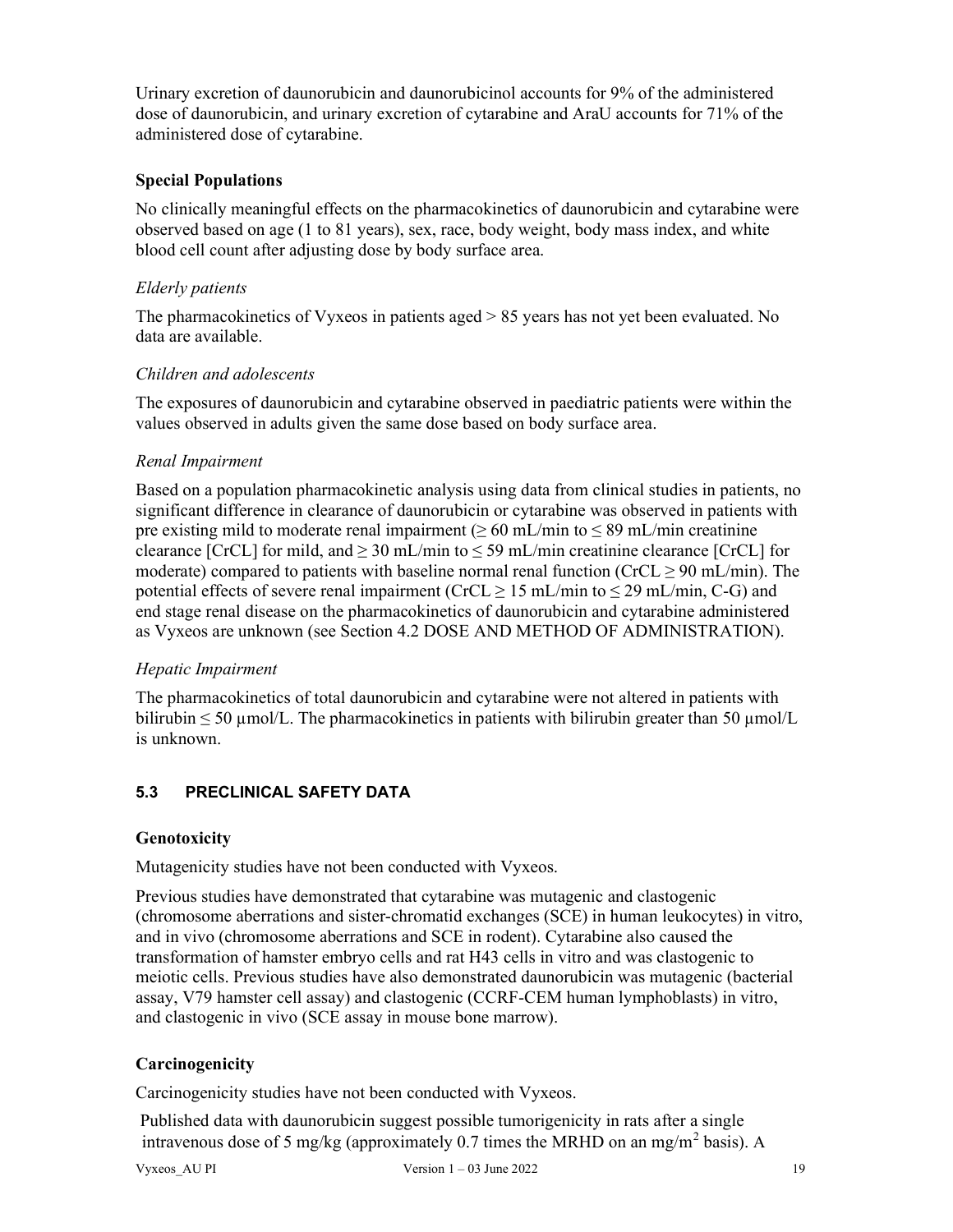high incidence of mammary tumours was observed about 120 days after a single intravenous dose of 12.5 mg/kg daunorubicin in rats (about 1.7 times the recommended human dose on an  $mg/m<sup>2</sup>$  basis). A carcinogenic evaluation of daunorubicin by the IARC Working Group classified daunorubicin in Group  $2B - Drugs$  which are possibly carcinogenic to humans based on sufficient evidence in animals and inadequate data in humans. Studies with cytarabine were not identified. Published data with Ara-C, the active metabolite of cytarabine, did not provide evidence of carcinogenicity.

# 6 PHARMACEUTICAL PARTICULARS

# 6.1 LIST OF EXCIPIENTS

Distearoylphosphatidylcholine, distearoylphosphatidylglycerol, cholesterol, copper gluconate, trolamine (for pH adjustment), sucrose.

## 6.2 INCOMPATIBILITIES

This medicinal product must not be mixed with other medicinal products except those mentioned in Section 4.2 Method of administration.

## 6.3 SHELF LIFE

In Australia, information on the shelf life can be found on the public summary of the Australian Register of Therapeutic Goods (ARTG). The expiry date can be found on the packaging.

Stability of the reconstituted suspension in the vial and diluted infusion solution

The reconstituted suspension in the vial does not contain a preservative.

The maximum combined storage time for reconstituted product in the vial and reconstituted product diluted into an infusion bag is up to a total of 4 hours at 2°C to 8°C.

# 6.4 SPECIAL PRECAUTIONS FOR STORAGE

Store in the refrigerator (2-8<sup>o</sup>C).

Keep the container in the outer carton to protect the contents from light. Store in an upright position.

For specific storage conditions after reconstitution / dilution of the drug product, see Section 6.3 SHELF LIFE.

Keep out of the reach of children.

# 6.5 NATURE AND CONTENTS OF CONTAINER

50 mL vial (type 1 glass) with a stopper (chlorobutyl rubber), and an aluminium overseal.

Each pack contains either 1 vial or 2 vials. Not all pack sizes may be marketed.

## 6.6 SPECIAL PRECAUTIONS FOR DISPOSAL

All materials used for dilution and administration should be disposed of according to local procedures applicable to the discarding of antineoplastic agents. Any unused medicinal product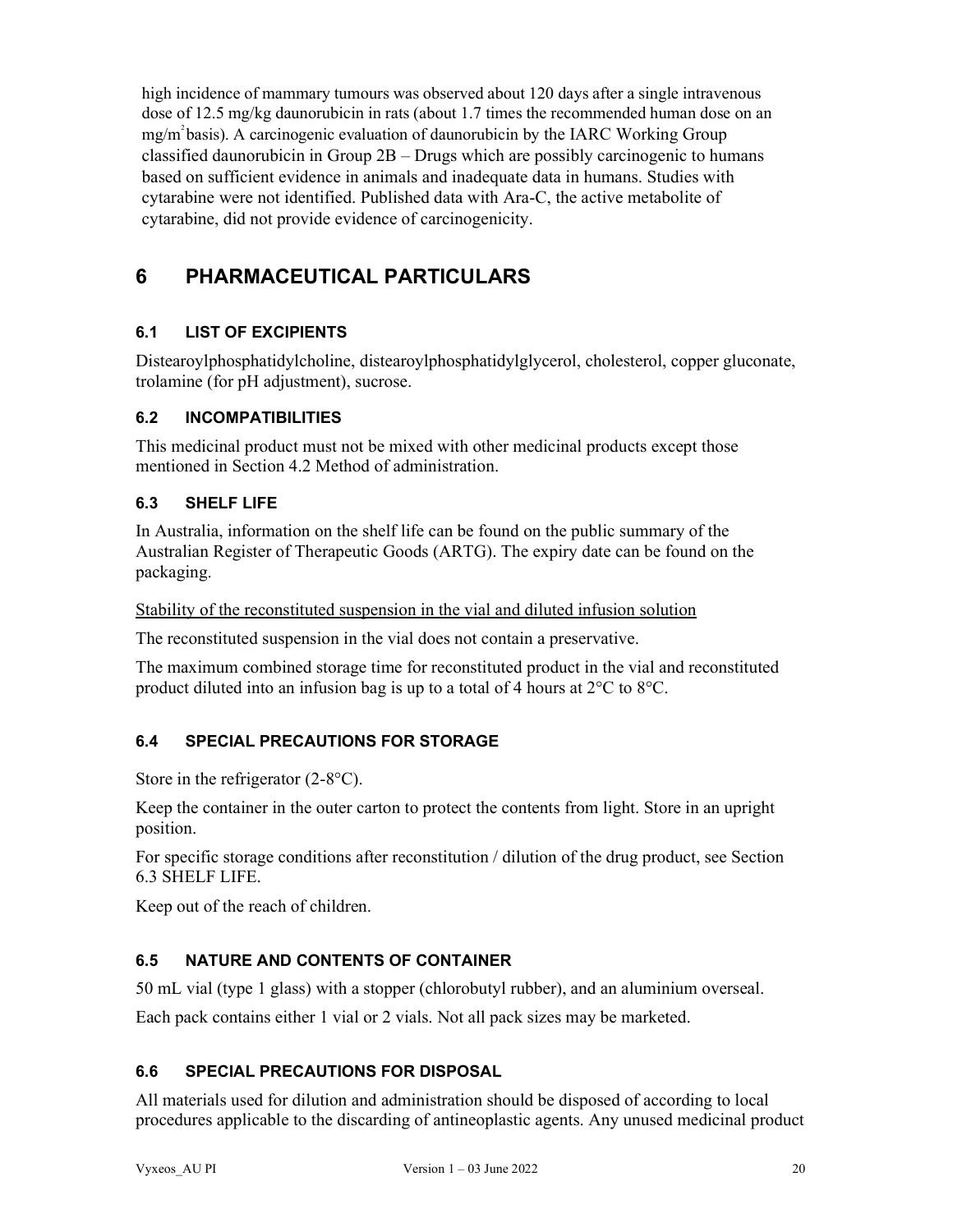or waste material should be disposed of in accordance with local requirements for cytotoxic agents.

# 6.7 PHYSICOCHEMICAL PROPERTIES

#### Cytarabine

The chemical name is 4-amino-1- $\beta$ -D-arabinofuranosyl-1H-pyrimidine-2-one.

Cytarabine is white or almost white, crystalline powder. It is freely soluble in water, very slightly soluble in alcohol and methylene chloride.

### Chemical structure



Molecular Formula: C9H13N3O<sup>5</sup> Molecular Weight: 243.2

### CAS number

147-94-4

### Daunorubicin

The chemical name is (8S,10S)-8-Acetyl-10-[(3-amino-2,3,6-trideoxy-α-L-lyxohexopyranosyl)oxy]-6,8,11-trihydroxy-1-methoxy-7,8,9,10-tetrahydrotetracene-5,12-dione hydrochloride.

Daunorubicin hydrochloride is an orange-red powder. It is freely soluble in water and in methanol, slightly soluble in alcohol, practically insoluble in acetone.